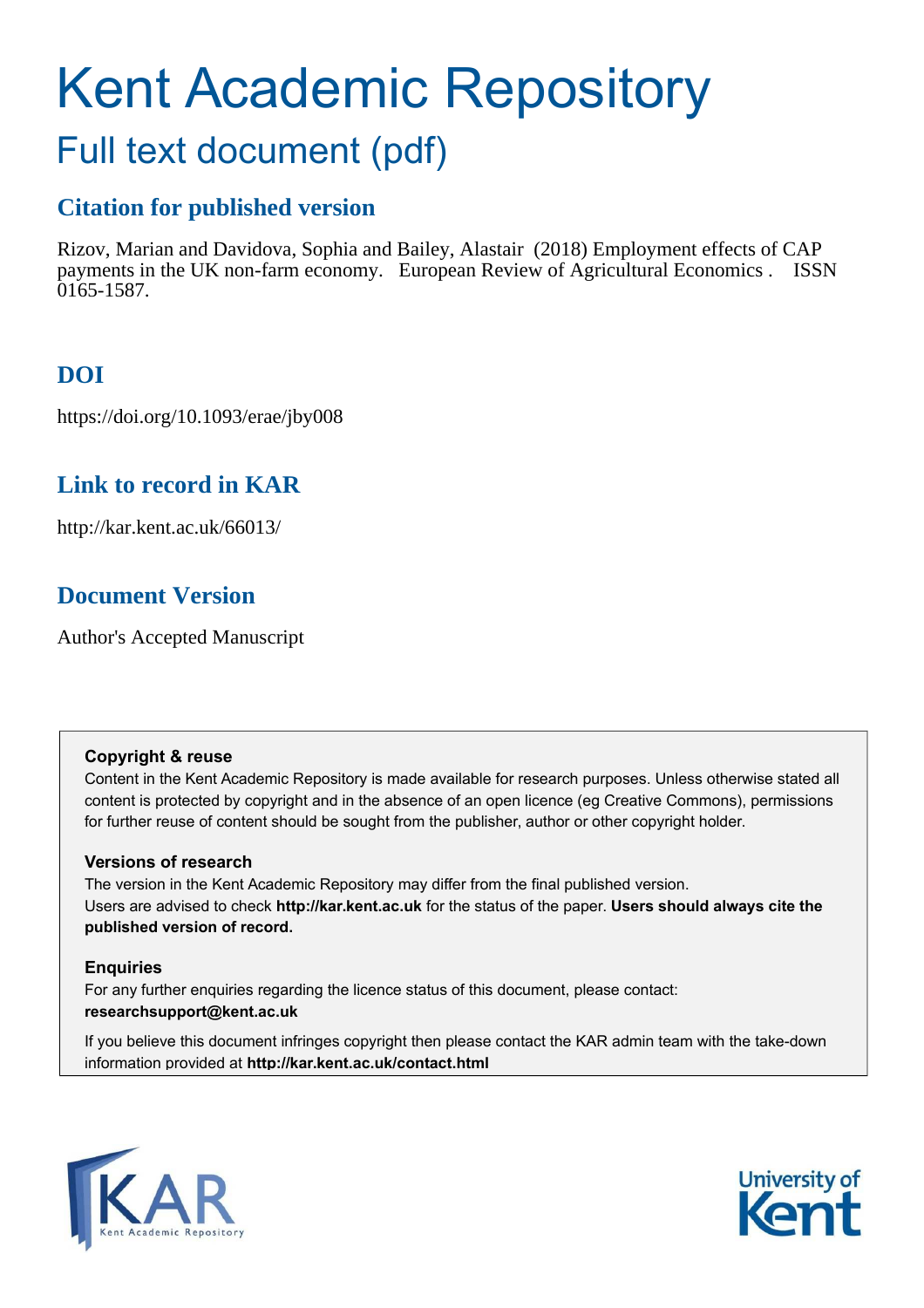#### **Employment effects of CAP payments in the UK non-farm economy**

Rizov Marian<sup>1</sup>\*, Davidova Sophia<sup>2</sup>, Bailey Alastair<sup>2\*\*</sup> <sup>1</sup> University of Lincoln, Brayford Pool, Lincoln, LN6 7TS, UK [mrizov@lincoln.ac.uk](mailto:mrizov@lincoln.ac.uk)  <sup>2</sup> University of Kent, Canterbury, CT2 7NP, UK [s.m.davidova@kent.ac.uk;](mailto:s.m.davidova@kent.ac.uk) [a.bailey@kent.ac.uk](mailto:a.bailey@kent.ac.uk) 

This paper investigates the CAP payment effects on employment in the non-farm SMEs, which are central for job creation. It examines whether there are differences in the effect by business location, industry grouping, and CAP Pillars. A microeconomic approach is employed, based on firm data from FAME dataset combined with detailed subsidies information from DEFRA. System GMM is used to estimate the effect of CAP payments in both static and dynamic models of employment. Results suggest positive net spillovers of CAP payments to non-farm employment. Although the magnitude of the effect is small, it is economically significant.

Keywords: CAP, non-farm employment, SMEs, spillovers, rural-urban, system GMM JEL codes: D22, H25, J20, Q18, R11

\* Corresponding author: Marian Rizov University of Lincoln Business School Brayford Pool, Lincoln LN6 7TS UK

\*\* We thank Ken Thompson and Alan Matthews for extensive and useful comments on earlier version of the paper and Mi Lin for technical support. All remaining errors are ours.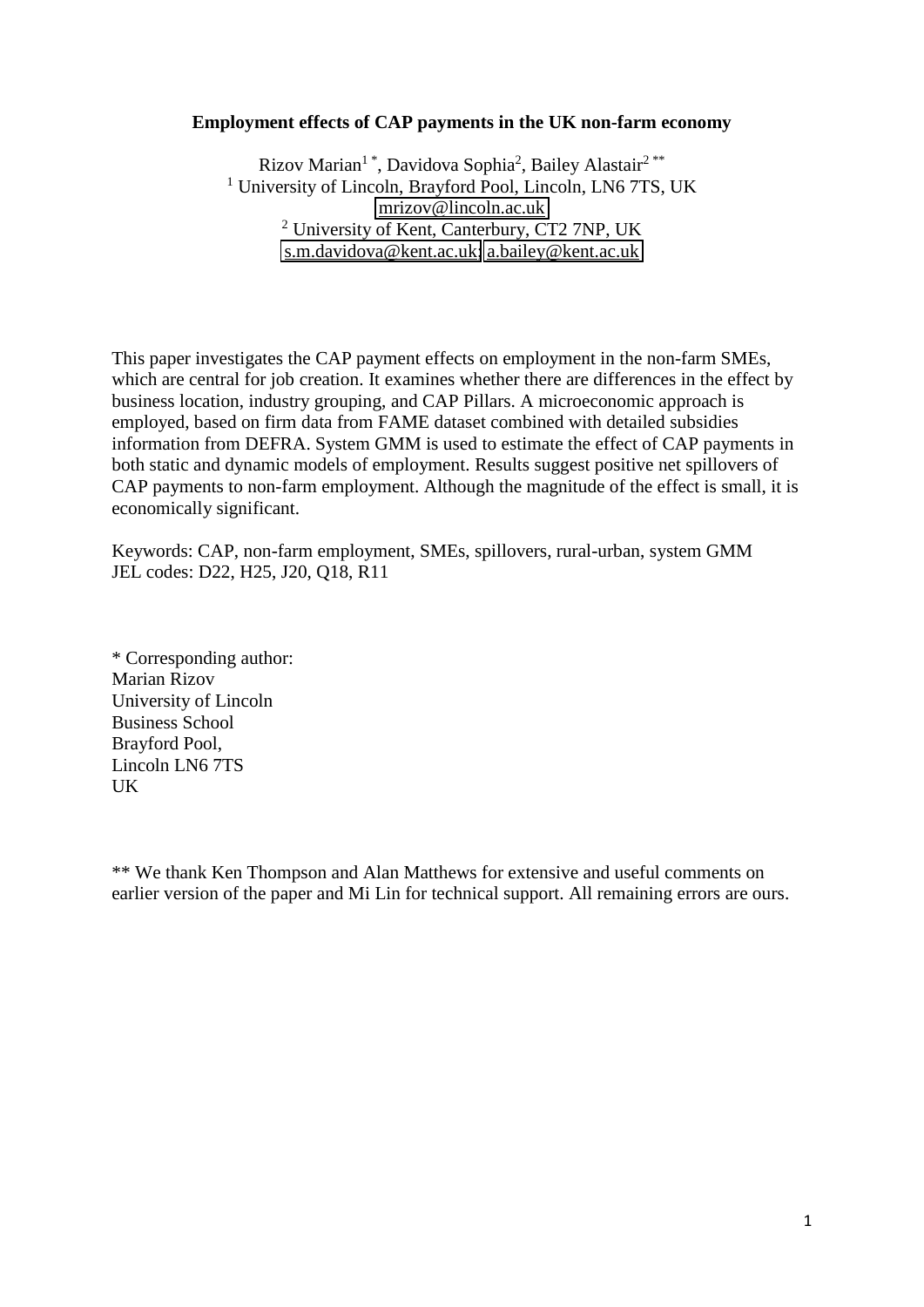#### **Employment effects of CAP payments in the UK non-farm economy**

This paper investigates the effects of the CAP payments on the indirectly generated non-farm jobs in small and medium-sized enterprises (SMEs), which are central for job creation. It examines whether there are differences in the effect according to business location - rural or urban, the agricultural supply chain, and according to CAP Pillars. A microeconomic approach is employed, based on firm data from FAME dataset combined with detailed subsidies information from DEFRA. The generalised method of moments (system GMM) is used to estimate the effect of CAP payments in both static and dynamic models of employment. The results suggest positive net spillovers of CAP payments to non-farm employment. Although the magnitude of the effect is small, it is economically significant. In general Pillar 1 has a stronger employment effect relative to Pillar 2. However, in the rural areas and within agricultural supply chain, Pillar 2 payments have a stronger positive effect per Euro spent.

#### **1 Introduction**

This paper investigates the contribution, if any, of the EU's Common Agricultural Policy (CAP) payments to non-farm sector employment in both rural and urban areas in the UK through its direct and indirect effects on agriculture's up- and downstream industries, and the economic diversification of rural areas. In recent years, given the difficult recovery from the 2008 economic and financial crisis, the provision of employment is of primary interest to policy makers and to millions of UK citizens. Additionally, whatever the UK package for Brexit will be, it is almost certain that the UK will leave the CAP and the ways agriculture is supported will change. Naturally, majority of existing studies are concerned with the effects of the forthcoming changes on agriculture but it is also useful to have some indications of the wider possible benefits or losses beyond farming by investigating the inter-industry spillovers of the CAP payments on non-farm employment.

For decades, the CAP payments implicitly maintained the level of agricultural employment, or at least slowed down its decline under the pressures of technical and structural change. In the face of these forces, the CAP could hardly have further impact in the direction of job creation or even job maintenance in primary agriculture. However, the CAP payments may have had inter-industry spillovers on non-farm employment which are often not-accounted for.

Against this backdrop, the objective of this paper is to estimate the effect of the CAP payments on the indirectly generated non-farm jobs. In particular, the study focuses on three key questions: (i) whether CAP payments are positively associated with non-farm employment; (ii) whether there are differences in the effect according to business location rural or urban, and within agricultural supply chain, and (iii) whether different CAP payments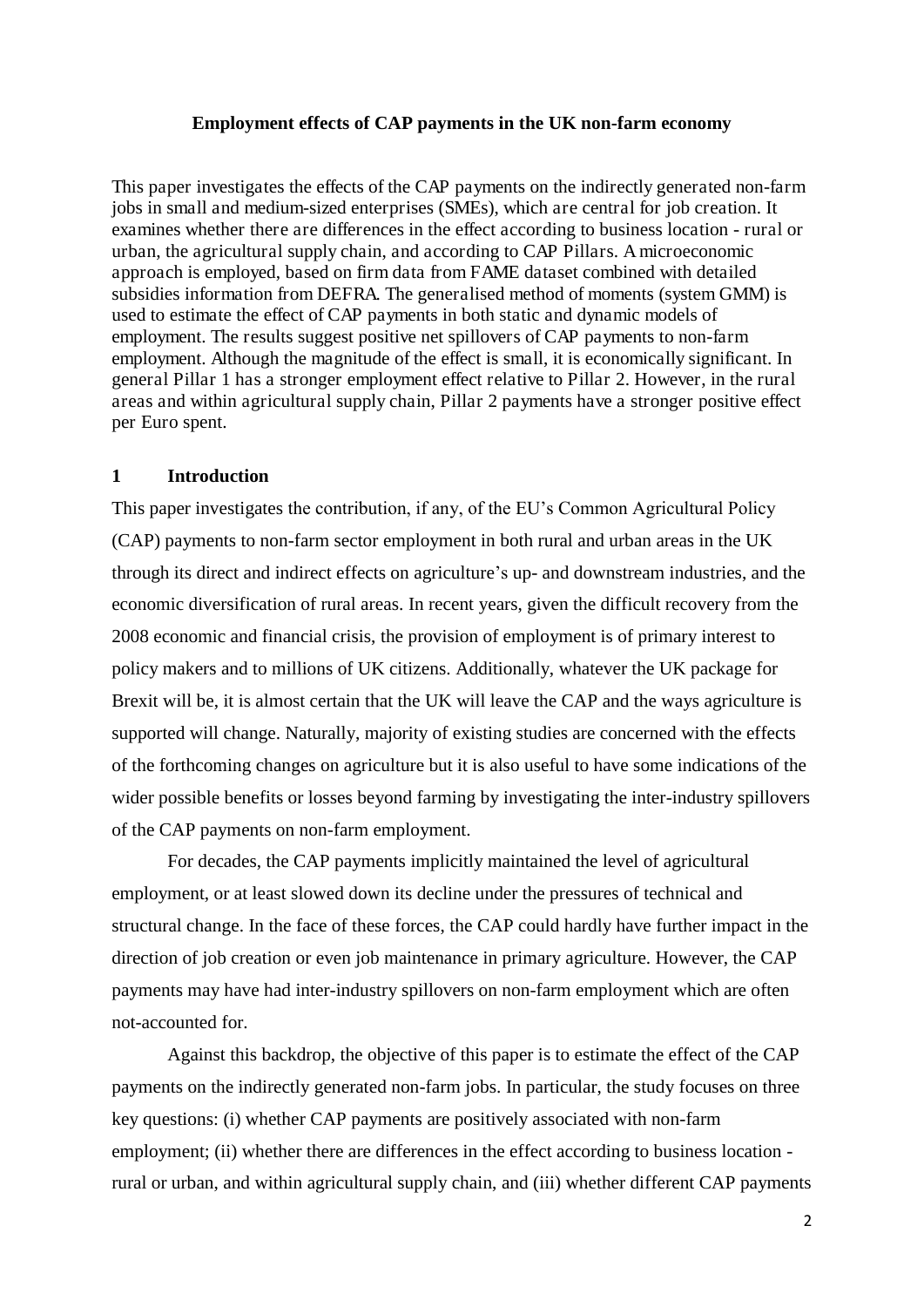have different employment effects, i.e. Pillar 1 direct payments and Pillar 2 rural development payments.

Most previous CAP and employment research has focused on the CAP's impact on agricultural and rural jobs, often in an EU regionalised framework (for example, Petrick and Zier, 2011; 2012; Olper et al., 2014). Several studies have investigated the economy-wide effects either through Input-Output (I-O) analysis (Mattas et al., 2005; 2011) or regionalised social accounting matrices (Psatopoulos et al., 2004). Mattas et al. (2011) investigated the effect of rural development payments under Pillar 2 in five EU regions. The study revealed that the employment generating effects differed across sectors and depended on the economic structure of the regions. The evaluation of the effect of  $\epsilon$ 507.8 million rural development funding in the period 2007-2013 on the two Greek case study regions (Anatoliki Makedonia and Thraki) revealed the creation of 11,741 jobs or 5.3% of the baseline employment, with the strongest employment effect observed in the secondary sector. A recent report for the European Parliament Committee on Agriculture and Rural Development (COMAGRI) concerning the role of CAP in creation of rural jobs has reviewed 53 studies. Concerning the direct effect of the CAP, 16 studies reported a negative effect on employment in agriculture; 9 studies – a positive one; 8 studies - a mixed effect, depending on farm structure and rural economy, and 6 studies - no effect. However, all of these studies were agri-centred - they were either focused on agriculture and rural jobs, or on labour migration out of agriculture (EP, 2016). One notable exception is the recent paper by Blomquist and Nordin (2017), who employed a regional macroeconomic approach and estimated the open-economy relative multiplier of agricultural subsidy reform in Sweden, thus capturing the CAP's impact on regional employment beyond agriculture. They estimated the costs per job as equal to USD 26,000. An earlier paper by Petrick and Zier (2012) using a different methodology (a dynamic labour adjustment model) applied to East Germany estimated higher costs - €50,000 per job.

The present paper attempts to fill the gap in the literature and to stimulate a broader debate about the wider, rural-urban and inter-industry employment effects of the CAP. The paper employs a micro approach, based on firm data extracted from the Financial Analysis Made Easy (FAME) dataset of Bureau van Dijk combined with detailed subsidies data extracted from Department of Environment, Food, and Rural Affairs (DEFRA) CAP Payments database. The effect on employment in small and medium-sized enterprises (SMEs) is the focus of analysis. SMEs are defined by the UK government and the EU as businesses with less than 250 employees. The rationale to focus on SMEs is based on two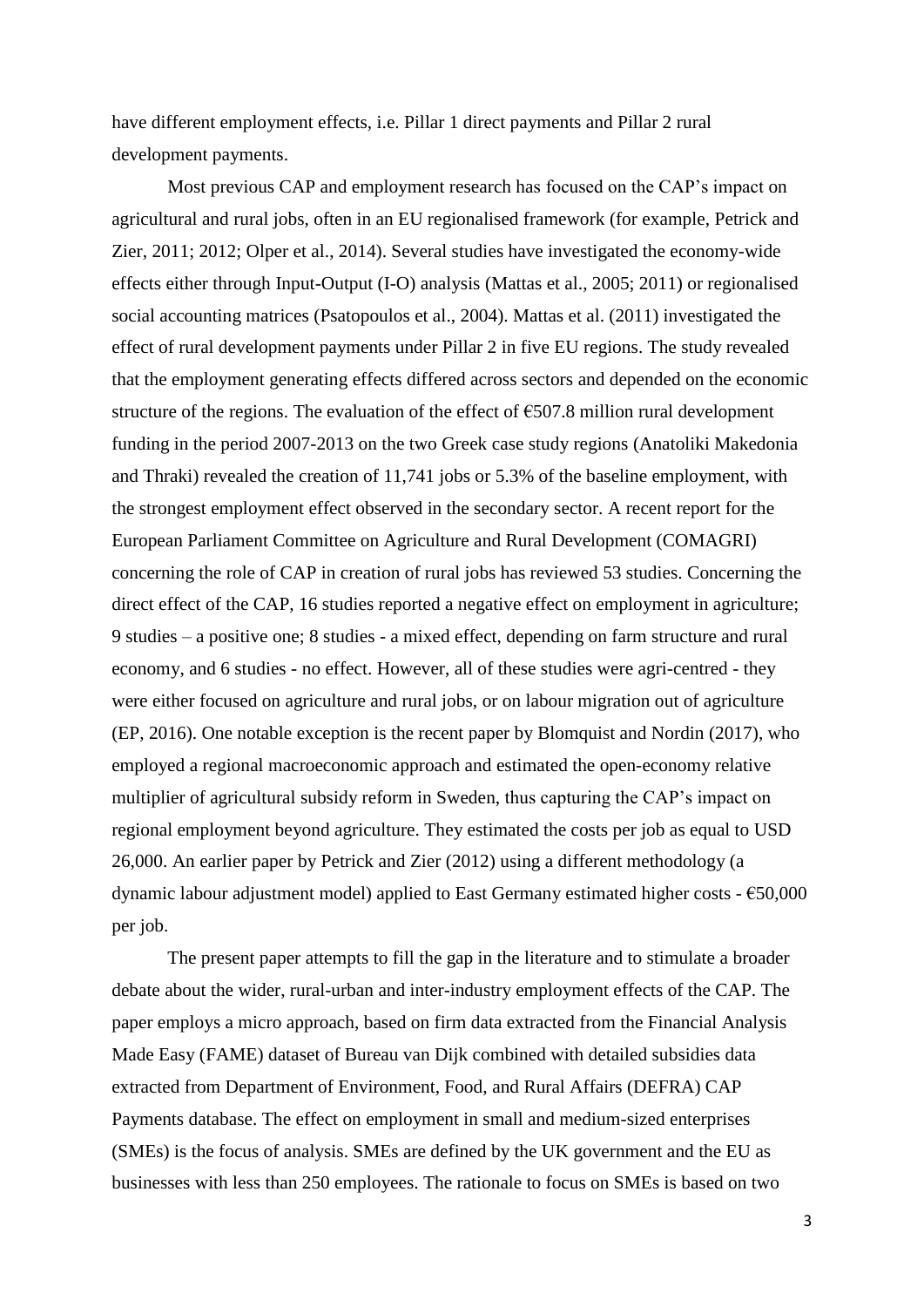considerations. First, at the beginning of 2013, SMEs represented over 99 per cent of all private-sector businesses in the UK, accounting for 59.3 per cent of private-sector employment and for 48.1 per cent of private-sector turnover (Department for Business Innovation and Skills, 2013). They are also central to job creation as recognised by the UK government. Second, as mentioned above, one of the objectives of the study is to investigate whether there are different effects of CAP payments on employment in rural and urban nonfarm businesses. Rural businesses are mainly SMEs, and comparisons with large companies (national and international) located in metropolitan areas would not make much sense.

The theoretical underpinning of the analysis is based on Smolny's (1998) monopolistic competition model with delays in adjustment in output price, employment, and capacity. The generalised method of moments (system GMM) is used to estimate the effect of the CAP payments in both static and dynamic models of employment. The results suggest positive net spillovers of CAP payments, although the magnitude of coefficients is rather small. Looking at different CAP Pillars, relative to Pillar 2, Pillar 1 direct payments have a stronger statistically significant effect on the level of employment in both static and dynamic models. However, when the cross-effects with rural location and agricultural supply chain are investigated, the effect of Pillar 2 payments is stronger per Euro spent.

The rest of the paper is structured as follows. The next section presents a short overview of the CAP subsidies in the UK and their distribution by constituent country. Section 3 details the theoretical framework, and section 4 presents the data and the estimation strategy. Section 5 presents the results, while section 6 concludes with a brief discussion of policy implications.

#### **2 The evolution of CAP subsidies and the implications for employment**

The period covered in the empirical analysis ranges from 2008, the year of the CAP Health Check by the European Commission, to 2014 - the first transitional year of the 'new' CAP for the period 2014-2020. The presentation of the implementation of different CAP measures in the UK is limited to the period analysed, since a wider general discussion of the CAP is beyond the scope of the present paper.

The Health Check of 2008 introduced the main policy changes before implementation of the most recent CAP reform for the period 2014-2020 (Allen et al., 2014). It did not change the fundamental decisions taken in the 2003 CAP reform, i.e. the introduction of a decoupled (from production) Single Farm Payment (SFP) to farmers, conditional on environmental and other cross-compliance requirements, and keeping the land in Good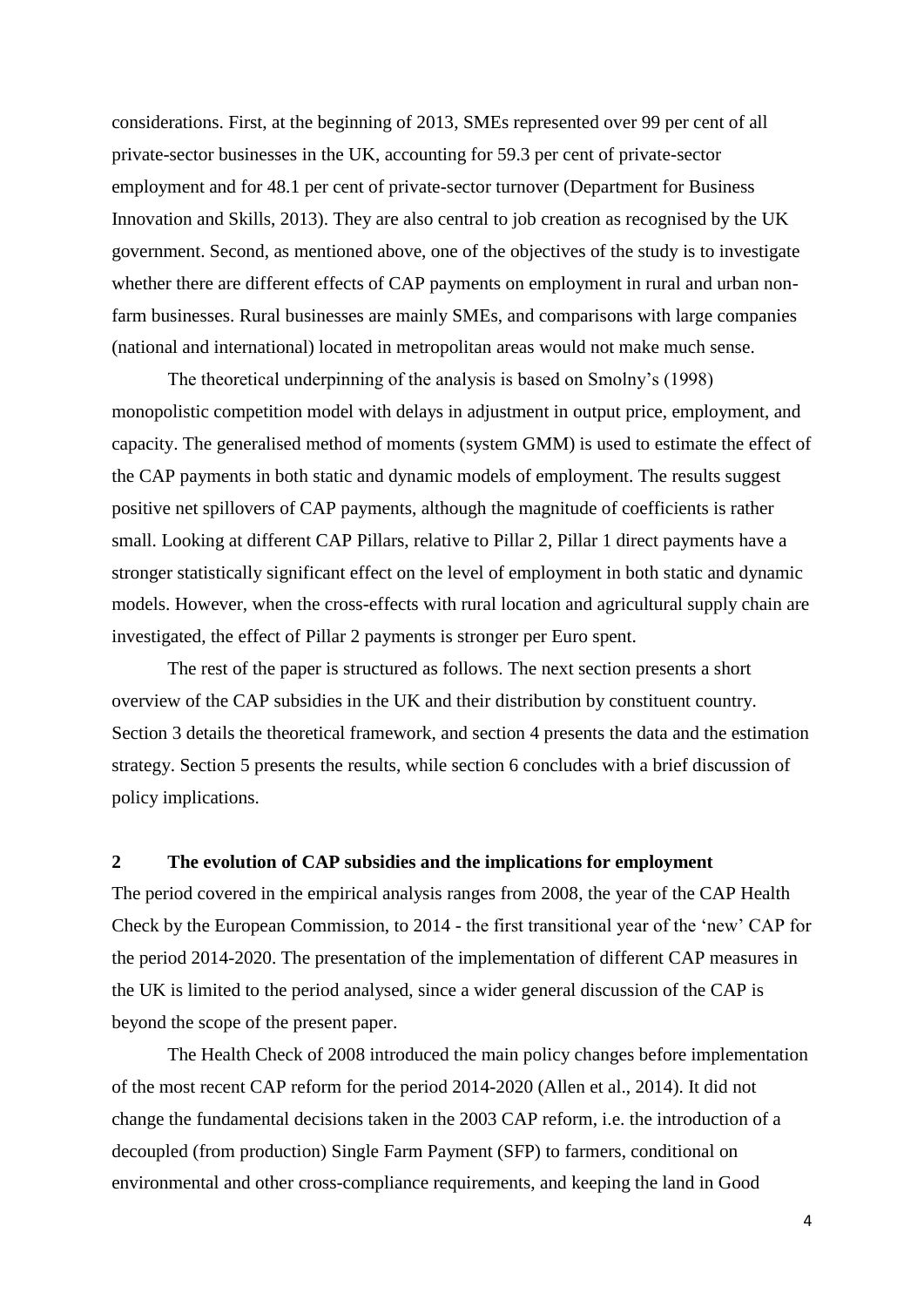Agricultural and Environmental Conditions (GAEC), as the main feature of Pillar 1. The Health Check moved slightly further in the direction mapped by the 2003 CAP reform, i.e. it decreased the remaining coupled payments, increased modulation of funds from Pillar 1 to Pillar 2, and removed arable land set-aside. It also provided the EU Member States (MSs) with flexible possibilities to assist sub-sectors of agriculture with special problems, the socalled Article 68 measures.

From theoretical viewpoint, given existing legislation, the CAP payments can affect non-farm employment both through a production and a consumption effect. In the 2003 Council Regulations establishing the rules for direct support schemes, the SFP scheme was treated as income support (OJ, 21/10/2003). The SFP is paid to farmers, the latter defined as natural or legal persons, or groups of such persons. Although in theory decoupled, the SFP may be invested in farm production and thus increase or maintain the employment in agriculture and up- and downstream industries. Bhaskar and Beghin (2007) reviewed a number of studies on the coupling mechanisms of decoupled payments. Some of these mechanisms include wealth and insurance effects that might increase the use of inputs and affect the increase in output. There can also be an effect on investment decisions as farmers could save and invest more, as well as increased liquidity of credit-constrained households.

The decoupled income support to farmers can also have a complex impact on the income-leisure trade-off and labour allocation decisions to work on- or off-farm. Further, it might increase savings and/or the contemporaneous consumption of farm households of nonfarm goods and services as SFP adds to the overall household purchasing power. For example, studies on the impact of agricultural support policy on the household consumption in the US show that the marginal consumption varies by income sources - farm income, offfarm income and government transfers (Carriker et al., 1993; Whitaker, 2009). Whitaker's results indicate that decoupled payments are consumed by agricultural households at a high marginal rate of 24%. The measure of consumption excludes expenditure related to farm production, thus it only encompasses non-farm products and services.

The effect in terms of farmers' household income/expenditure is generated mainly in rural areas but it may or may not correlate with increased employment in those areas, taking into account purchases at a distance and services provided from urban areas. Additionally, the increase of the overall purchasing power in rural areas depends on how much of the CAP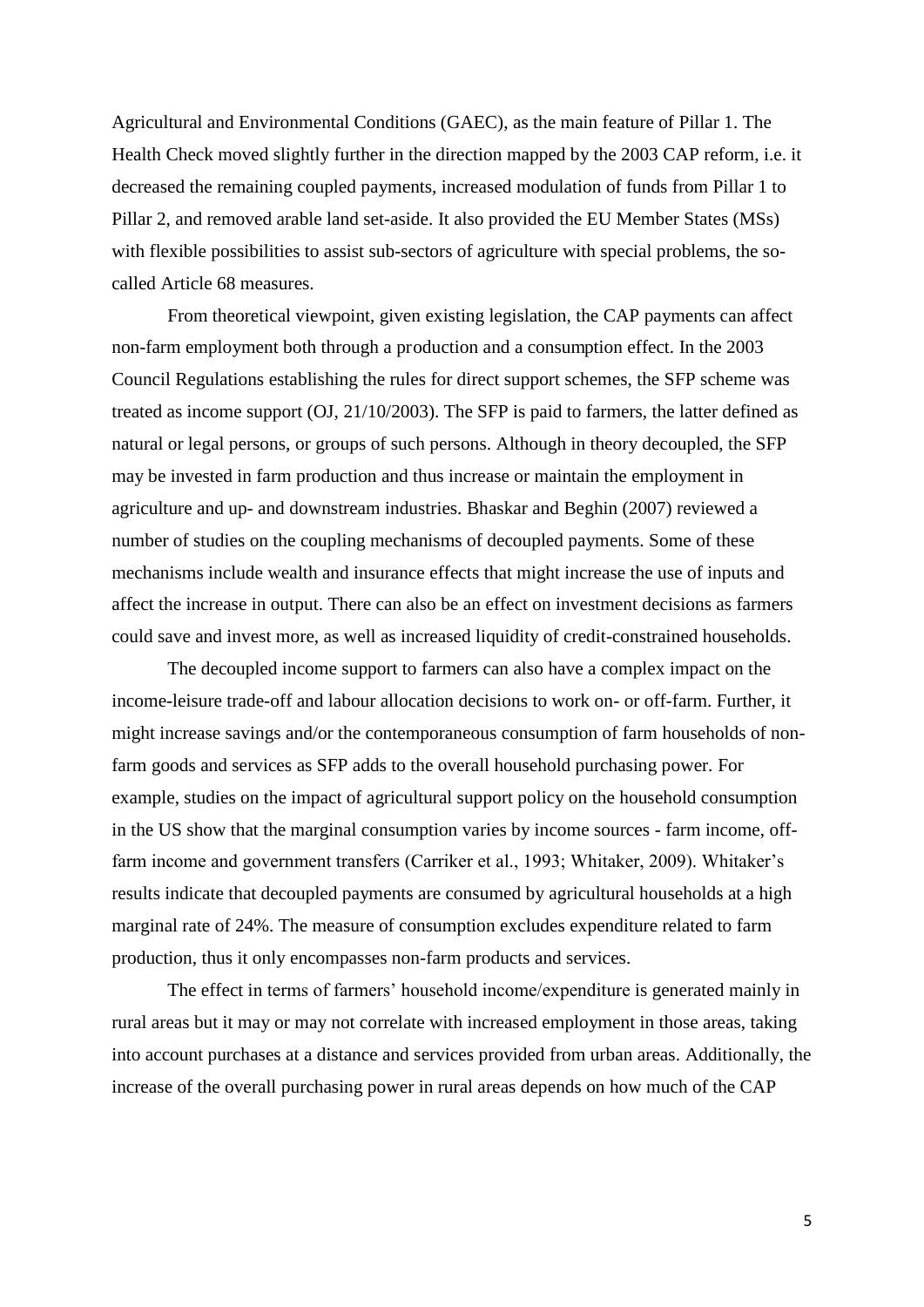payments remain with the farm households. Higher land rent, which is a well-known consequence of direct payments, leaks out to landowners who may not live in the locality. <sup>1</sup>

To conclude, there are two main channels through which CAP SFP may affect nonagricultural employment – through its effect on consumption as a really decoupled payment, and through its coupled effect on farm investments and output levels. Both these channels would lead to expansion in the demand that the non-farm sector firms face.

Concerning Rural Development (RD) measures in Pillar 2, there are a wide range of channels through which payments can affect non-farm employment. Rizov (2004; 2005) studied the effect of CAP on the organisation and performance of rural communities since the introduction of Pillar 2 in 1999. He developed a theoretical model of private provision of public goods where RD payments lead to diversification of the economic activities in rural areas which, in turn, enhances the sustainability of the local economy. While his focus is mainly on formally defining the conditions under which the CAP income transfers can improve, or otherwise, rural community development, he does not explicitly address the complementary employment effects. However, the RD measures may create employment both within the local rural community and beyond, in the urban areas, thus emphasising the general interdependency of rural and urban areas. The first order effects, similarly to Pillar 1, are due to the fact that there is a flow of funds into some rural households which increases their purchasing power. Additionally, e.g. RD measures for investments in physical assets farm modernisation, infrastructure, energy-saving technologies - may influence employment in research and development, construction, technical services, etc. Business start-up aid for young farmers and for non-farm enterprises, as well as village renewal support, can have a direct effect on employment in rural and surrounding urban areas. Support to enhance biodiversity and the provision of higher-value ecosystem services may help to create nonfarm jobs in rural tourism and associated services. Policy developments within the food system, e.g. short food chains, organic box trade, and traceability, can produce employment growth along the entire agri-food supply chain.

However, the form and the level of CAP payments vary across the UK. Table 1 presents some indicators that exemplify the striking differences in agricultural sectors across its four constituent countries.

 $\overline{a}$ 

 $<sup>1</sup>$  A consequence of the appropriation of a high share of payments by the landowners means that the local</sup> multiplier effect of CAP Pillar 1 payments is likely to appear lower in those areas where there is a high proportion of rented land, as higher rents leak out to landowners who do not always live in the same locality; thus, the true effect is likely to be larger. Furthermore, while the presence of leakages is an important consideration, which generally applies to farmers' purchasing power and expenditure, our analytical framework is built on the idea of economy-wide spillovers and our data capture the economy-wide effects.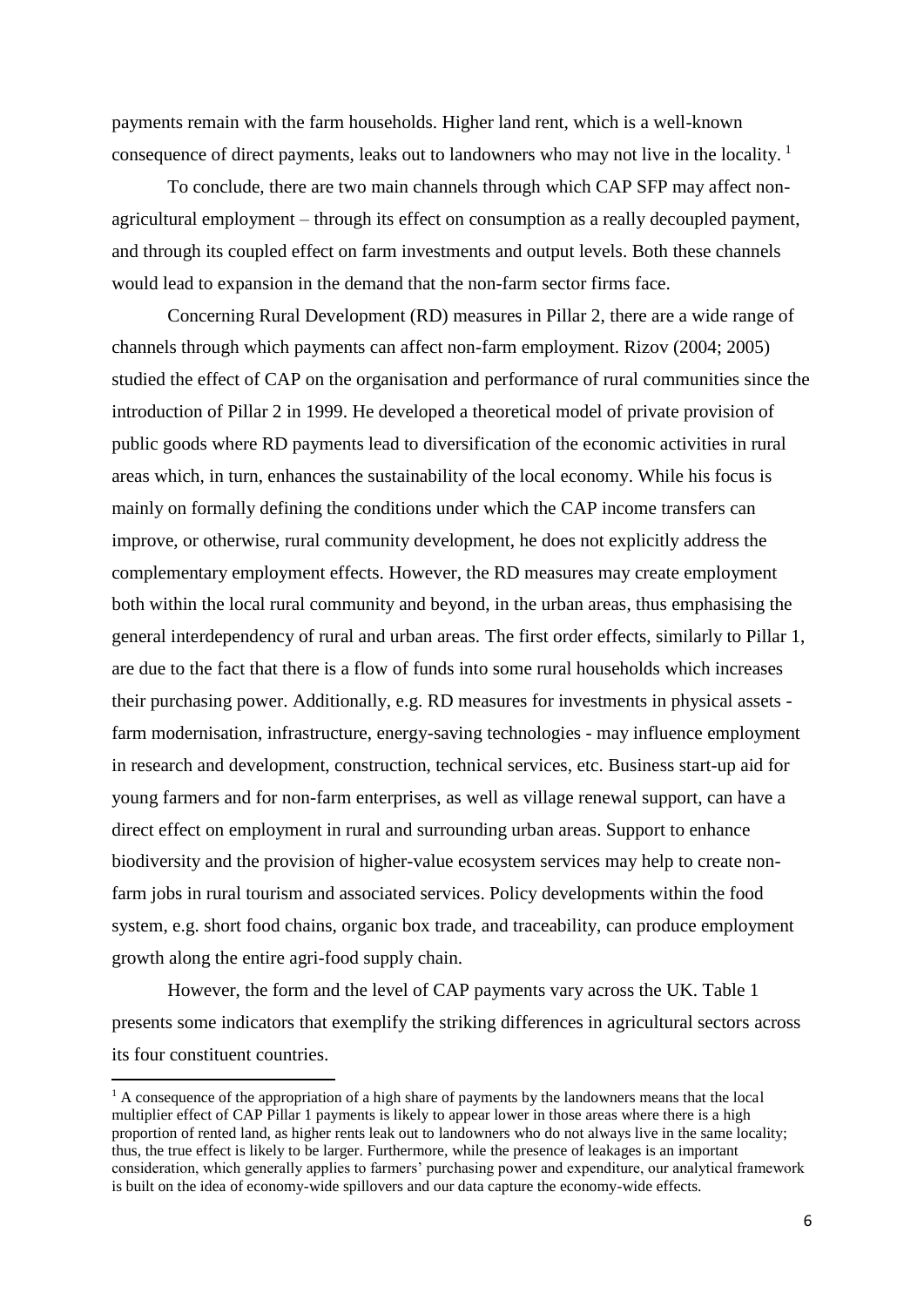#### - Table 1 here –

Less Favoured Areas (LFA) payments in England are less important than in the other three countries where 70 per cent and more of the agricultural area is designated as LFA. Around half of the land area in England is under crops, whilst in the other countries it is either predominantly grass land (Northern Ireland and Wales) or rough grazing (Scotland). These production patterns, together with farm size and productivity effects, has led to a different reliance on subsidies: the lowest in England at 52 per cent of the total income from farming, and highest in Wales at 142 per cent (Allen et al., 2014).<sup>2</sup>

Table 2 presents in more detail the CAP payments by Pillar in the UK and the constituent countries since 2010 – the first year available which falls within the period of analysis in this paper. The UK constituent countries took different implementation decisions on the decoupled direct payment (SFP) - Scotland and Wales introduced the SFP on a historical basis, England opted for a dynamic hybrid version, and Northern Ireland for a static hybrid one.

- Table 2 here –

#### **3 Theoretical framework: a firm employment function**

 $\overline{a}$ 

As mentioned, the aim of this paper is to empirically evaluate the CAP payments impact on employment in the non-farm economy. Therefore, the focus here is not on developing a fullyfledged theoretical model of all possible channels of impact but rather it is on outlining a theoretical framework to motivate an appropriate estimating specification and to aid the interpretation of results. The theoretical framework employed is based on Smolny's (1998) monopolistic competition model with delays in adjustment in output price, employment, and capacity.<sup>3</sup> The framework, compared to a perfect competition model, leads to a richer and more realistic firm employment (demand) function. The timing assumptions in the original model are as follows. In the short run, only output is endogenous. Employment and prices adjust in the medium run, with a delay with respect to demand and cost changes, thus under

<sup>&</sup>lt;sup>2</sup> Total income from farming is the return on own labour, capital and management input of all those with an entrepreneurial involvement in farming, generally farmers and partners. It is measured at sectoral level and represents the net value added at factor cost minus the compensation of employees, rent and interest.

<sup>&</sup>lt;sup>3</sup> Smolny's (1998) model is related to the family of so called putty-clay models which have a long history in the growth and business cycle literature with micro foundations (Johansen 1959; Solow 1962; Phelps 1963; Sheshinski 1967; Cass and Stiglitz 1969; Bresnahan and Ramey 1994; Cooper, Haltiwanger, and Power 1999; Gilchrist and Williams, 2000).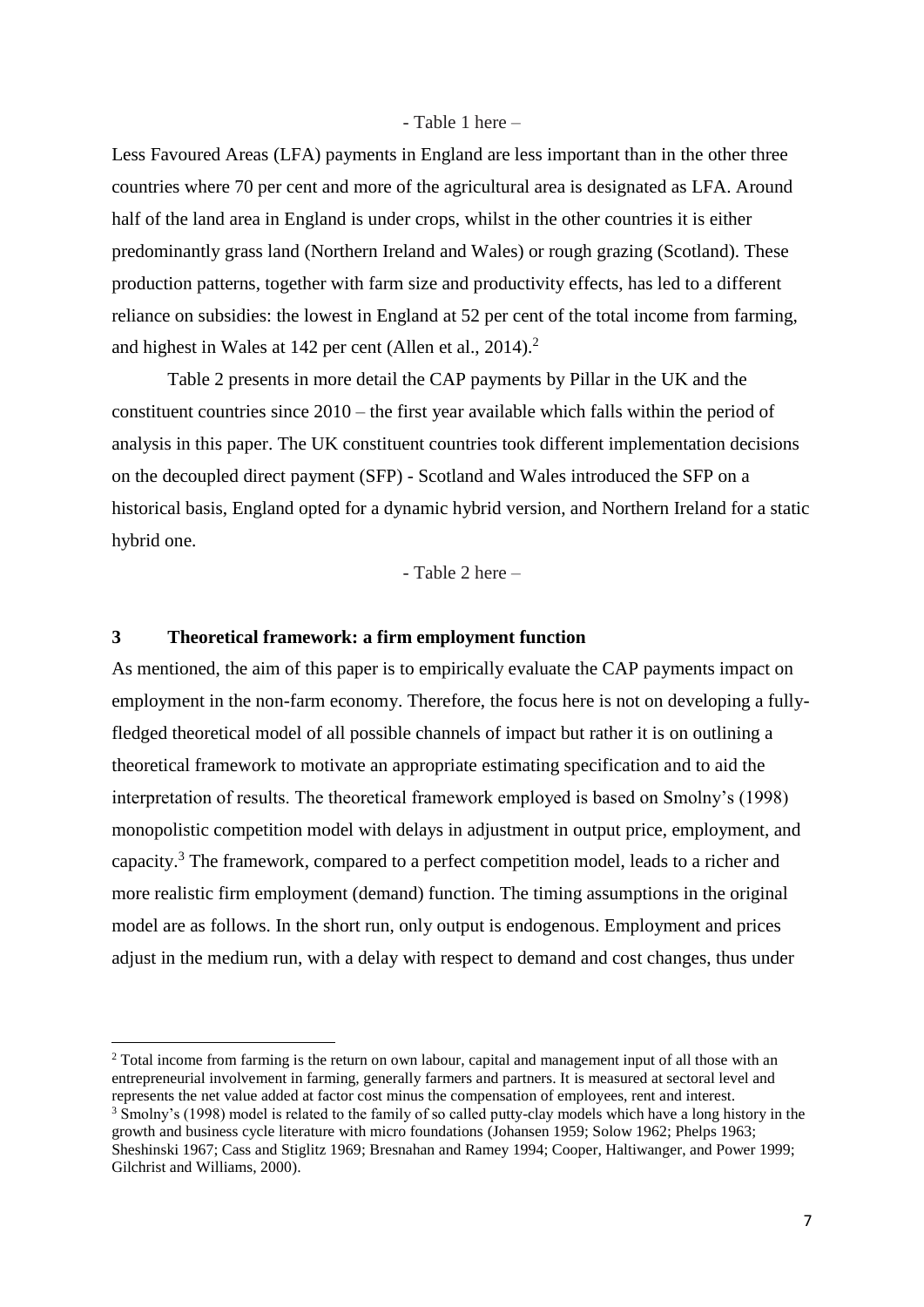uncertainty about demand. Capacities and the production technology are predetermined for the price and employment adjustment process, and react only in the long run.

The assumption about delays in the reduction of employment can be justified by legal and contractual periods of notice; there often are also substantial severance costs. In addition, reputational losses for firms in the case of frequent dismissals tend to restrict the downward adjustment of the labour force to normal separations, i.e. resignations and retirements. Delays in the upward adjustment of the labour force involve search, screening and training time. A delayed adjustment of prices corresponds to the assumption of price tags and menu cost. Importantly, even a short delay between the decision to change employment, and/or the price, and the realisation of a demand shock can introduce considerable uncertainty in adjustment for the firm.

The dynamic decision problem of the firm can be reduced to a sequence of static decision models which are then solved stepwise. We start by specifying a log-linear demand function for the firm's product (lnD) that allows us to distinguish between the effects of price elasticity of demand, demand shifts, and demand uncertainty:

$$
lnD = \eta lnp + lnZ + \varepsilon, \quad E(\varepsilon) = 0, \quad Var(\varepsilon) = \sigma^2. \tag{1}
$$

In equation  $(1)$ , firm demand D is negatively associated with price p, with constant elasticity  $\eta$ ,  $\chi$  is a vector of exogenous or predetermined demand characteristics, such as aggregate industry demand  $\overline{D}$  and demand shifters induced by market factors or policies, and the error term  $\epsilon$  (with zero expected mean) captures the realised value of the demand shock which is not known at the time of the price and employment decision. The time and firm indexes are omitted for notational convenience.

In this paper the information content of the Z-vector in the firm demand function is extended with the CAP expenditure indicators.<sup>4</sup> Following the discussion in the previous section and findings in the limited literature on the impact of CAP subsidies on regional development (Vatn, 2002; Peterson et al., 2002; Rizov, 2004; 2005), we argue that the intersectoral spillovers and the local economy diversification effects of subsidies are associated

 $\overline{a}$ 

<sup>4</sup> The extension of the demand equation (1) with CAP expenditure information partially addresses omitted variables concerns when specifying an estimating equation. To further deal with omitted variables concerns at the estimation stage we also use sets of location, industry, and time dummies. A similar approach to modelling the CAP impact on employment in a regional level framework is applied in a recent study by Blomquist and Nordin (2017).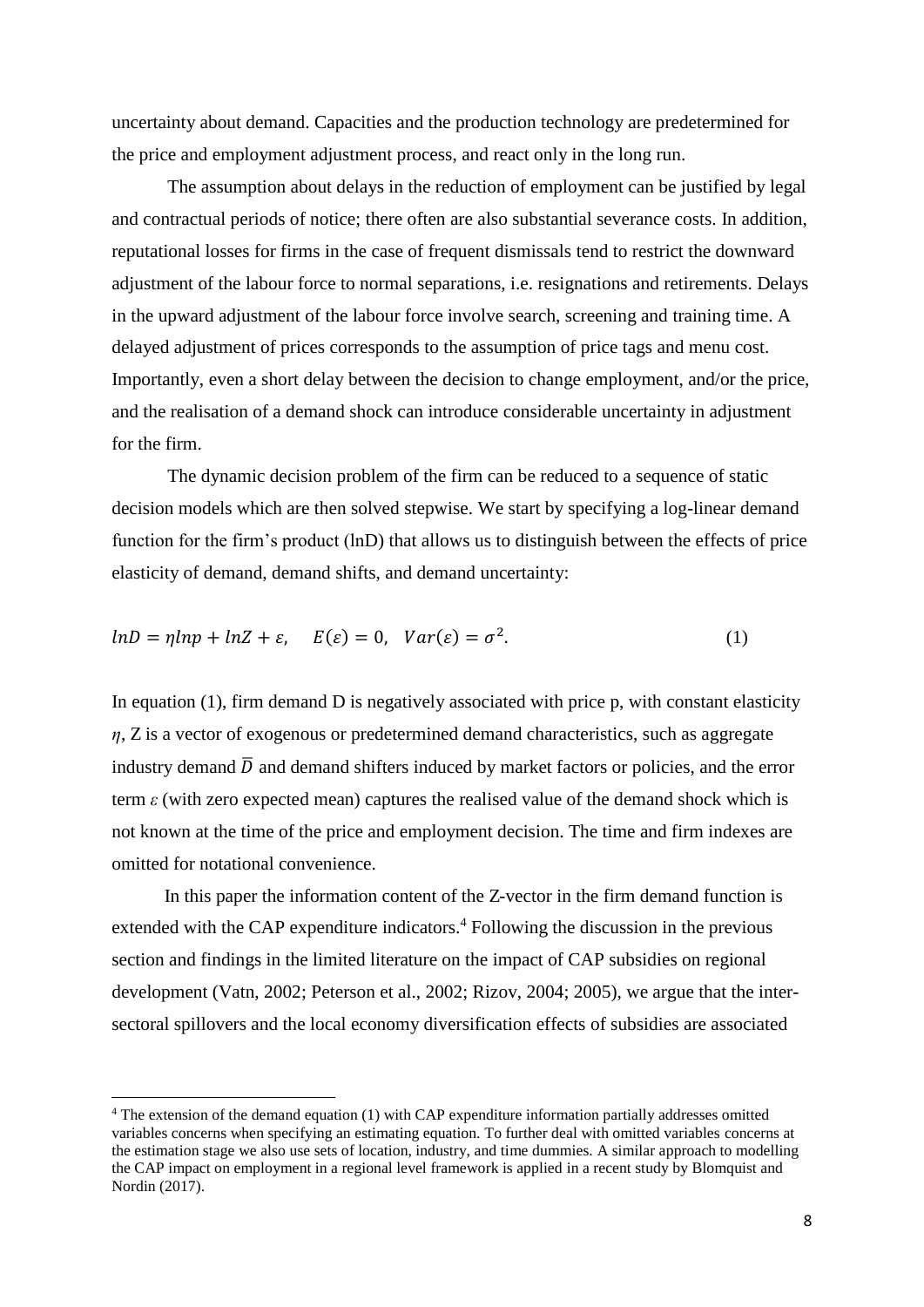with the expansion of aggregate demand that non-farm sector firms face.<sup>5</sup> This first-order, demand effect is likely to impact significantly on non-farm sector firm employment.<sup>6</sup>

According to equation (1), another effect of CAP subsidies on non-farm firm demand and employment could occur through the volatility of demand captured by the variance of demand  $\sigma^2$ ; the subsidies would generally reduce volatility of demand, and thus smooth employment adjustments. Following this argument, while subsidies would not affect the mean of  $\varepsilon$  they may affect  $\sigma$ .

To complete the framework, we specify firm supply (S) function determined by a short-run production function with capital K and labour L as inputs:

$$
S = \min(Y_K, Y_L) = \min(\pi_K K, \pi_L L),\tag{2}
$$

where  $Y_K$  is capacity,  $Y_L$  is the employment constraint, and  $\pi_K$ ,  $\pi_L$  are the productivities of capital and labour respectively. In the short run, output Y is determined as the minimum of supply and demand:

$$
Y = \min(S, D). \tag{3}
$$

The medium-run optimisation problem is

 $\overline{a}$ 

$$
\max_{p,L} \quad pE(Y) - wL - cK,\tag{4}
$$

subject to equations (1) and (2), where E is the expectation operator. Wage w and user cost of capital c are treated as exogenous at the firm level.

There are two relevant optimisation scenarios where capacity is, or is not, binding on decisions.<sup>7</sup> In the case of capacity constraint, employment is determined from the capacity.

<sup>&</sup>lt;sup>5</sup> The diversification of the local economy driven by CAP payments can be seen as a sustainable development effect, associated with a higher average demand level, considering that a diversified local economy would be more resilient to economic shocks (Barkley, 1995; Stavins et al., 2003).

<sup>&</sup>lt;sup>6</sup> There could also be a second-order, supply effect derived through different channels such as changes in competition and agglomeration in the upstream and/or downstream industries, but our focus here is on the firstorder (dominant) demand effect. The second-order, supply effect is controlled for in the estimation stage by firm characteristics such as size, age, and cost-per-employee, which is also a measure of productivity (e.g., Barrios et al., 2011).

 $<sup>7</sup>$  For completeness, we point out to a third scenario in which labour supply is constrained, i.e., the firm does not</sup> have sufficient number of applicants. In this case, optimal employment is determined by the (exogenous) labour supply which in turn may depend on local market conditions, and regional and national policies including the CAP and movement of labour laws. Given the setup of our framework, the labour supply constraint is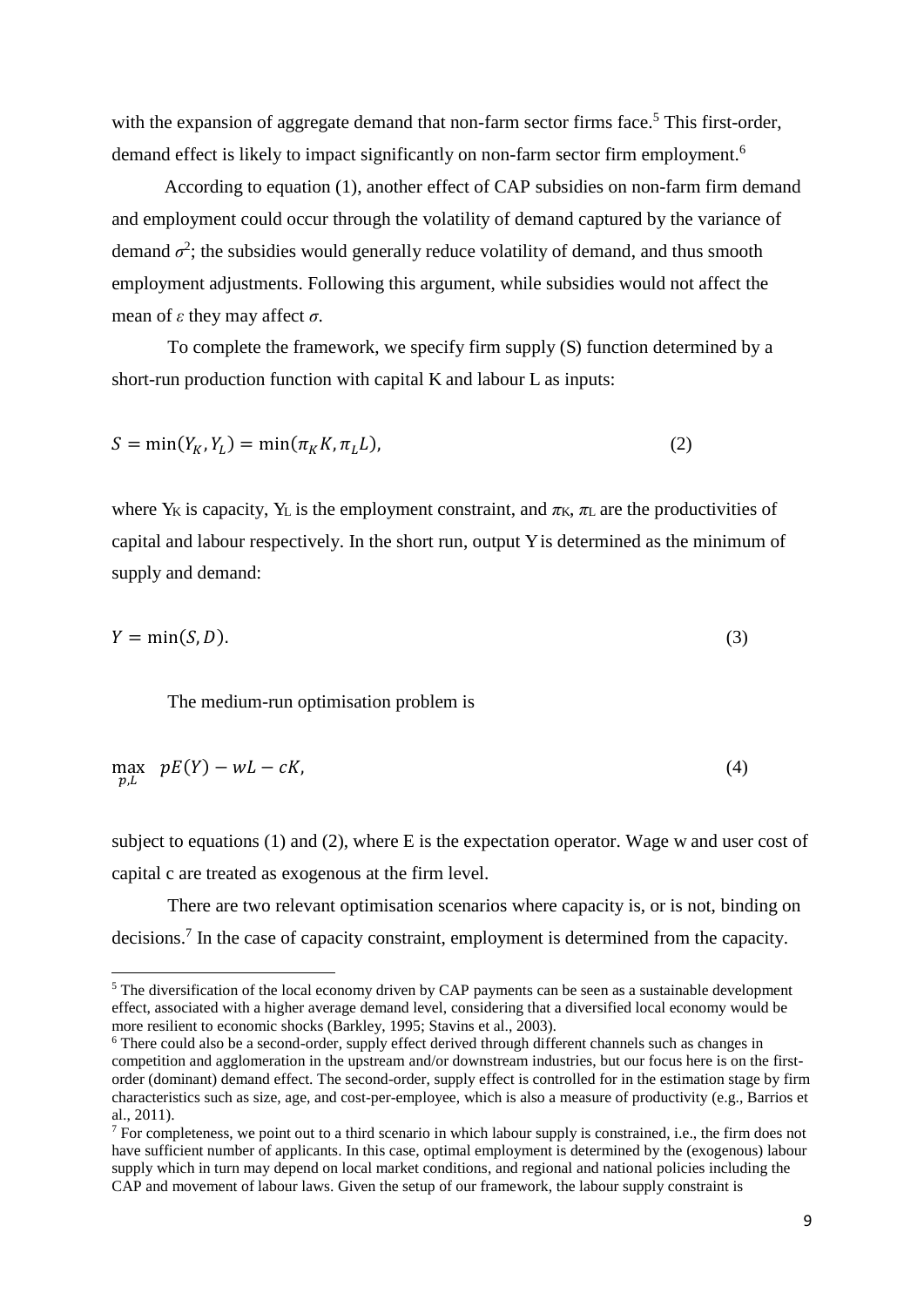No more workers will be hired than can be employed with the predetermined capital stock. Supply and employment result from:

$$
S = Y_L = Y_K, \qquad L(Y_K) = \frac{Y_K}{\pi_L}.\tag{5}
$$

The optimal price depends on capacity, expected demand shifts, demand uncertainty and competition. In the capacity-constrained scenario, the adjustment of employment is inhibited, and the whole adjustment with respect to expected demand shifts falls on the price. The implication is that level of employment will remain unchanged.

In the case of unconstrained capacity, which is the most likely case in the UK market economy, optimal employment and price are jointly determined by setting marginal costs of employment, i.e. the wage rate w, equal to the marginal revenue. The latter is determined as the price, multiplied by the productivity of labour, and multiplied by the probability that the additional output can be sold, i.e. that demand exceeds supply:

$$
p(w)prob(Y_L < D)\pi_L - w = 0. \tag{6}
$$

The optimal price is determined by unit labour costs  $w/\pi_L$ , and the mark-up is equal to the probability of a supply constraint on the goods market. This probability is determined by the price elasticity of demand and demand uncertainty, i.e. the optimal price is independent of expected demand shifts as set out in equation (1).

Optimal supply and employment are derived from

 $\overline{a}$ 

$$
S = Y_L(w) = \eta \ln p(w) + \ln Z + \bar{\varepsilon}(\eta, \sigma), \tag{7a}
$$

$$
L(w) = \frac{Y_L(w)}{\pi_L},\tag{7b}
$$

where  $\bar{\varepsilon}(\eta, \sigma)$  is the value of the demand shock which distinguishes the supply-constrained regime from the demand-constrained regime.<sup>8</sup> Demand shifts induced by the expansion of demand due to the spillovers and diversification effect of CAP payments lead to growth in

predetermined in short and medium runs. Nevertheless, in our empirical analysis we use locational controls such as the rural-urban and supply chain dummies and clustering at constituent country level, as well as sets of time and industry dummies which proxy for possible exogenous labour supply constraints.

<sup>&</sup>lt;sup>8</sup> Note that  $\bar{\varepsilon} = \ln S - \ln D$  and its optimal value depends only on  $\eta$  and on the parameters of the probability density function (pdf) of  $\bar{\varepsilon}$ . A pdf of  $\bar{\varepsilon}$  which is completely characterised by its expected value and variance can be written as  $\bar{\varepsilon}(\eta, \sigma)$ .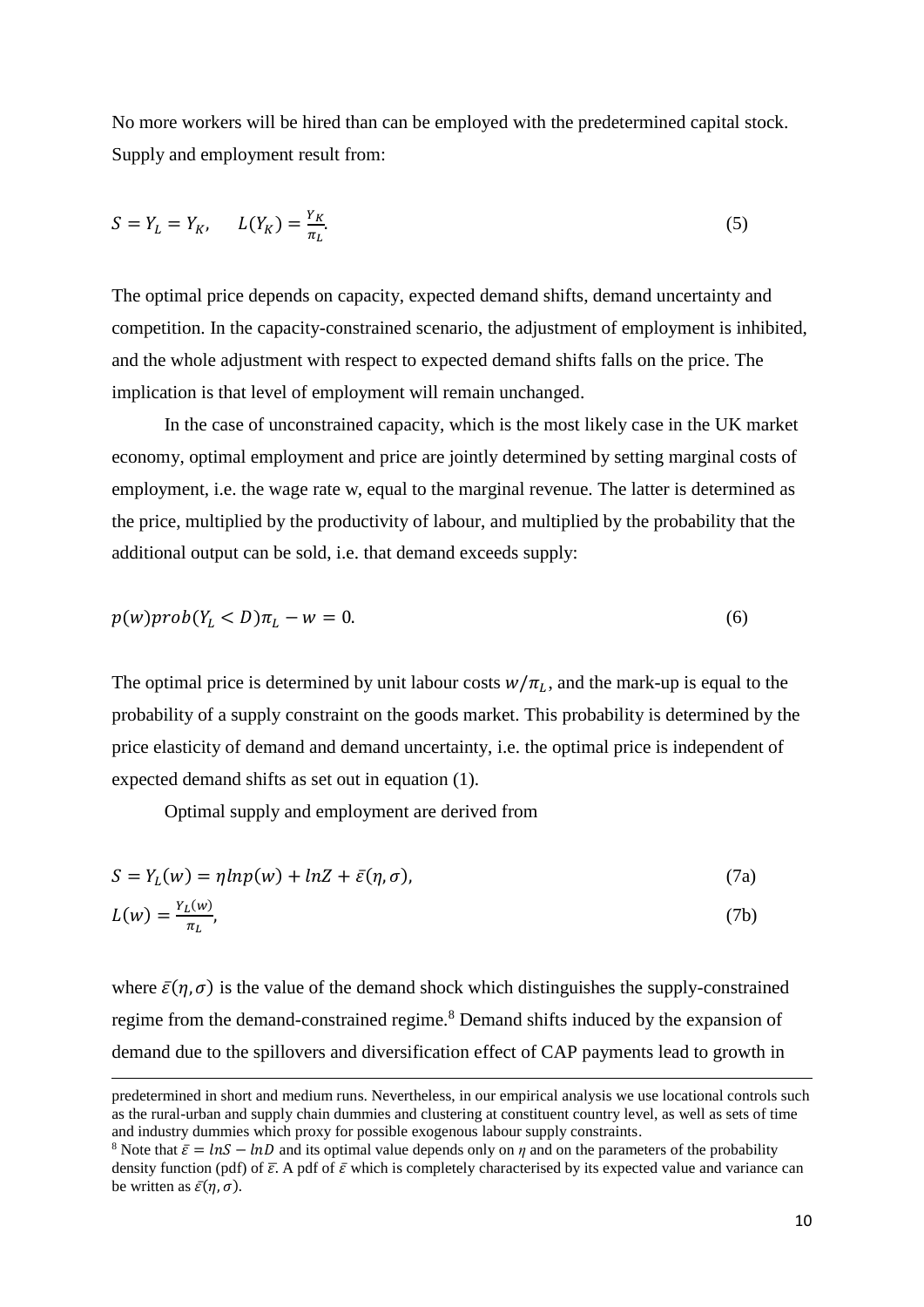employment. An immediate adjustment of employment is contained as the limiting case with  $\sigma \rightarrow 0$ . Introducing uncertainty reduces the expected utilisation of employment, and has the same effect on price and employment as higher variable costs. Thus, uncertainty reduces optimal employment and increases the price through the costs of underutilisation of employment. However, as argued earlier, if CAP payments reduce uncertainty, then there will be less underutilisation of labour and employment would relatively rise.

Assuming log-normal distribution of  $\varepsilon$  which follows from equation (1), equation (7b) can be written in a log-linear form which together with equation (5) will form the basis of our estimating specification discussed in the next section:

$$
lnL = -ln\pi_L + \eta lnp(w) + lnZ + \bar{\varepsilon}(\eta, \sigma).
$$
\n(8)

The framework outlined above is useful for the analysis of employment adjustments, and price rigidities, during the business cycle in general, and of the implications of the CAP payments in particular. For example, suppose that the stochastic process generating demand shocks is auto-correlated, i.e. firms expect that demand shocks are persistent. Then, unexpected demand shocks affect the utilisation of labour and capital contemporaneously. If the actual utilisation differs from the optimum, employment and/or prices adjust as the adjustment depends on the availability of capacity. In the case of a capacity constraint (or in boom periods), employment would remain unchanged, and the firm would adjust the price. With a sufficient capacity (or in recession periods), the firm would adjust employment, and the price would remain unchanged.<sup>9</sup> CAP payments resulting in sustained higher demand and smoothing the demand fluctuations thus lead to larger firm capacities and more employment; in the long run they would also lower the probability of demand shocks hitting the capacity (supply) constraint. The above discussion demonstrates that we need to be agnostic of the contingencies, in terms of industry and business cycle conditions, that may influence the CAP employment effects.<sup>10</sup>

 $\overline{a}$ 

<sup>&</sup>lt;sup>9</sup> The framework yields a further hypothesis about the effects of the price elasticity of demand on employment and price adjustment. In the case of demand shocks, a low price elasticity of demand  $|\eta|$  should favour employment adjustments against price adjustments. Hypotheses for the analysis of effects of competition on employment and price adjustments could also be formulated but they are beyond the purposes of the analysis here.

<sup>&</sup>lt;sup>10</sup> We note that our empirical analysis covers the period of economic downturn following the financial crisis from 2007 when firms were generally experiencing decline in demand and thus unconstrained (excess) capacity. It would have been interesting to include a period before the great recession but there is no available CAP payment data with the necessary detail.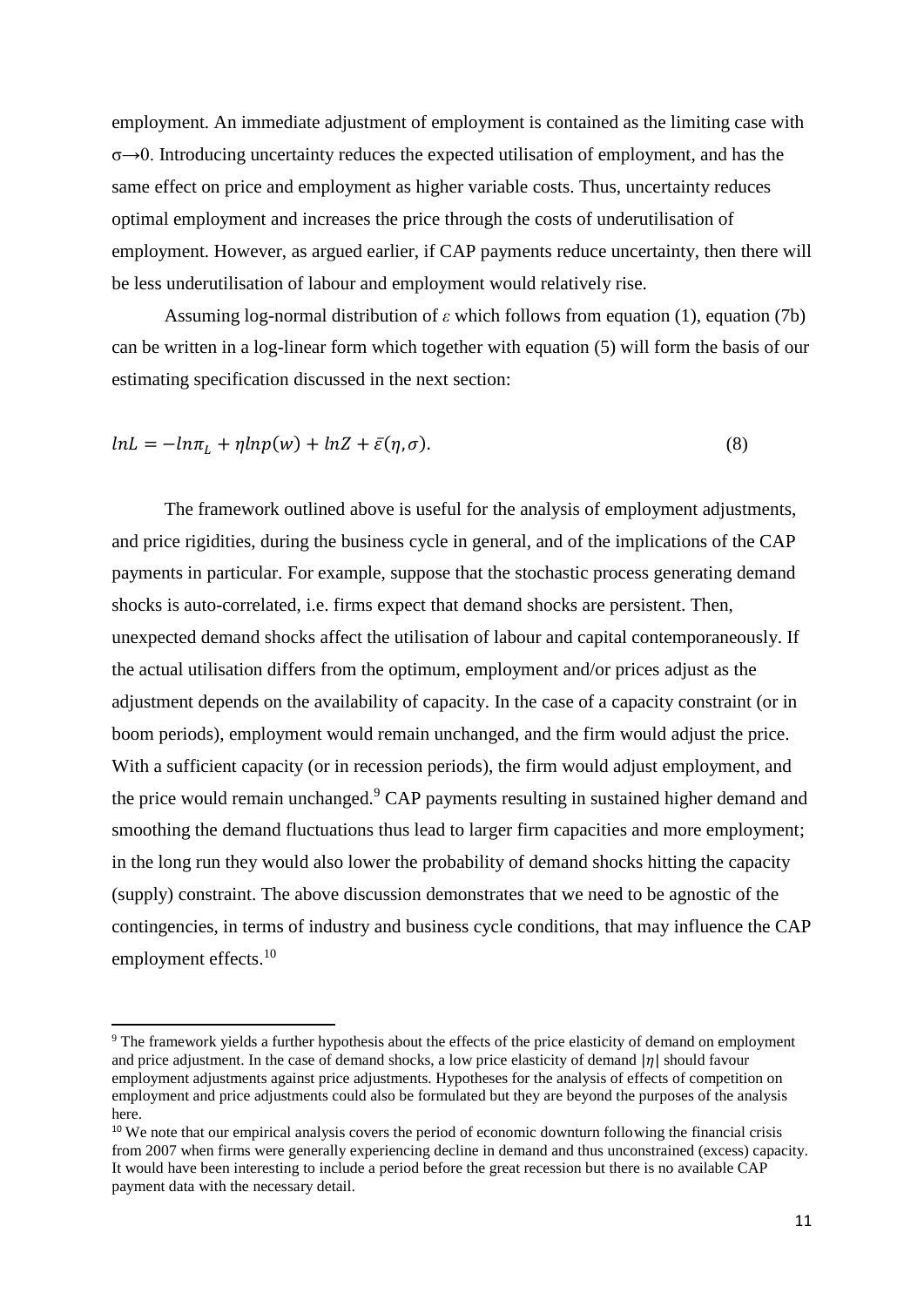#### **4 Data and estimation strategy**

In the empirical analysis of firm employment we use the FAME data set of Bureau van Dijk combined with detailed subsidies data extracted from the DEFRA CAP Payments database. FAME covers all firms filed at Companies House in the UK, and includes information on detailed unconsolidated financial statements, employment, location, by post code, and activity description. The data used in the analysis contains annual records on over 2 million firms over the period 2008–2014. The geographic distribution of the firms in the dataset which are available for analysis is presented in Figure 1. The coverage of the data compared with the aggregate statistics reported by the UK Office for National Statistics (ONS) is very good concerning sales (89 per cent) and employment (90 per cent).

#### $-$  Figure  $1 -$

While partially available for all years from 2006 to 2014, the CAP subsidy data is not complete for some years. This is to a great extent a result of amendments to Commission Regulation (EC259/2008). Following a decision of the European Court of Justice, for some years after 2008 the Commission removed the requirement to publish subsidy payment data on farming individuals and partnerships, though MSs were still obliged to publish data on legal entities. In 2013, the Commission introduced new rules for transparency, including both individuals and all legal entities. The only exception was for very small beneficiaries who receive less than  $\epsilon$ 1,250 in total subsidy (equivalent to £1,045 in 2014 and £972 in 2015); their names were withheld and replaced by a code number. Therefore, the workable dataset available for this study covers four years: 2008, 2010, 2012, and 2014. The CAP payment information comprises the amount of total subsidy and its three components: common market organisation (CMO) and direct payments (DP) or aka single farm payment (SFP) made under CAP's Pillar 1, and rural development (RD) payments made under Pillar 2. The geographic distribution of the average annual CAP payments in the dataset is presented in Figure 2

#### $-$  Figure 2  $-$

Considering the nature of data available and the theoretical labour demand functions (5) and (8) we opt for estimating of the reduced form employment equation (9):

$$
L^*_{jt} = \beta_1 D'_{jt} + \beta_2 X'_{jt} + \beta_3 S_{jt} + \beta_4 I' + \beta_5 R + \beta_6 T' + \epsilon_{jt},
$$
\n(9)

where the optimal firm j employment  $L^*$  at time t is specified as a function of a vector of demand characteristics *D'* (aggregate industry demand and firm demand variance), a vector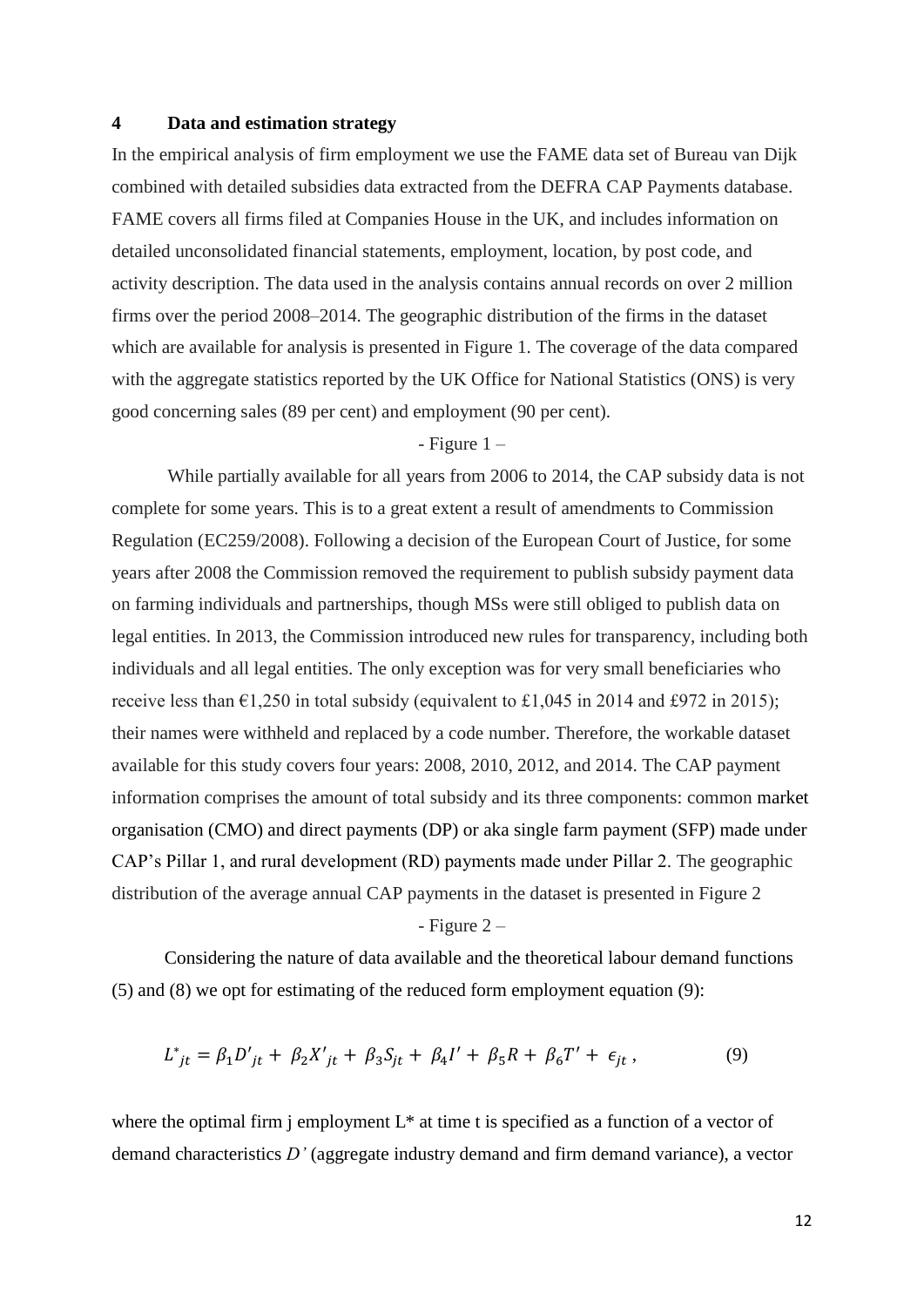of firm-specific characteristics X*'* such as productivity (cost per employee), size (total assets), and age, as well as the CAP payments S at narrowly defined location units (postal districts). In the estimating equation, besides the identically and independently distributed error term  $\epsilon$ also are included vectors of industry (including agricultural supply chain) I*'*, location (ruralurban) R, and time dummy controls *T'* capturing the heterogeneity in factor prices and price elasticity of demand, as well as the business cycle.<sup>11, 12</sup>

Equation (9) represents the optimal (desired) level of firm employment and thus the estimate of  $\beta_3$  can be interpreted as the long run effect of CAP payments on employment.<sup>13</sup> However, as discussed in the previous section firms are likely to experience delays in adjusting their employment levels which can take the form of an iteration process leading to the formulation of a flexible accelerator or partial adjustment estimating model (Hamermesh, 1993; Bond and Van Reenen, 2007). Such model has been applied in a context similar to ours by Petrick and Zier (2012) in their analysis of CAP payment effects on agricultural employment. Equation (10) represents a discrete time version of the model:

$$
L_{jt} - L_{jt-1} = \gamma (L^*_{jt} - L_{jt-1}), \tag{10}
$$

where  $\gamma$  is the speed of adjustment ( $0 \leq \gamma \leq 1$ ) which is decreasing in the level of adjustment costs (Nickell, 1986).

 $\overline{a}$ 

Solving equation (10) for  $L_{it}$  and substituting equation (9) for  $L^*_{it}$  yields the partial adjustment estimating equation for firm employment:

$$
L_{jt} = \lambda L_{jt-1} + \beta_1 D'_{jt} + \beta_2 X'_{jt} + \beta_3 S_{jt} + \beta_4 I' + \beta_5 R + \beta_6 T' + \epsilon_{jt}, \quad (11)
$$

 $11$  Ericson and Pakes (1995) model the firm profit maximisation problem as a function of firm's own state variables, factor prices, and a vector of the state variables of the other firms active in the market. Olley and Pakes (1996) specify a vector of firm specific state variables that consists of the age of the firm, firm's capital stock, and a measure of firm's efficiency. A market structure consists of a list of these triples for all firms active in the market. Thus, considering that our empirical analysis utilises large micro data representative of all industry sectors, urban and rural, in the UK, the specification employed is capable of recreating the firm interactions in the whole of the UK economy and capturing general equilibrium effects.

<sup>&</sup>lt;sup>12</sup> Considering that CAP payments go to the farm sector which is located almost exclusively in rural areas due to proximity considerations in economic interactions one could expect a stronger CAP effect on rural firms as well as on firms that are close to agriculture in other dimensions such as being part of the agricultural supply chain. Furthermore, using different levels of geographies at which we aggregate when creating some of the control variables, e.g., the aggregate demand, rural-urban dummy and constituent country controls helps address, to some extent, the spatial dependency problems; such approach is in the spirit of multi-level modelling applied to regional analysis.

 $13$  In the previous section the theoretical framework used described the sequence and frequency of adjustments taking place in the firm's optimisation problem by referring to short, medium, and long run. In this section we consider the equilibrium outcome of the optimisation adjustments which equates to the formulation of a long run relationship. We note that the long run is simply the entire set of short/medium run optimisation solutions.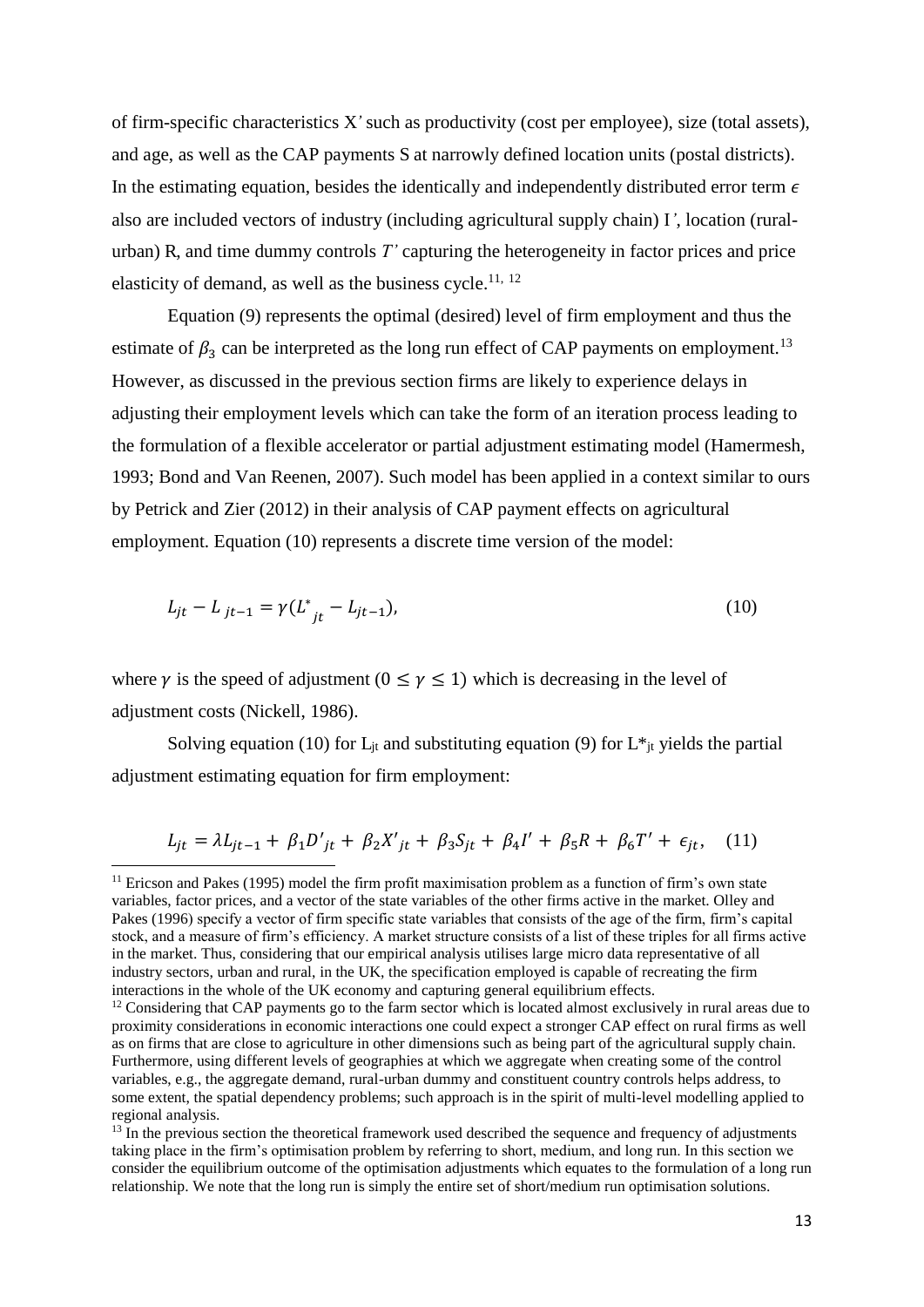where the speed of adjustment  $\gamma = (1 - \lambda)$ . In this specification CAP payments may affect current labour demand immediately, as measured by  $\beta_3$ . However, there is also a long run effect via the dynamic adjustment process. Considering that in steady state  $L_{jt} = L_{jt-1}$  the long run effect of CAP payments will be  $\beta_3/\gamma$ . The higher the speed of adjustment  $\gamma$ , the faster is the adjustment of employment to a new equilibrium and the smaller the effect of CAP that can be observed in the long run relative to the short run.

To implement the estimation strategy devised above we manipulate the FAME data in several ways. The industry sectors are identified on the basis of the 2007 UK Standard Industrial Classification (SIC) at the 4-digit level. Given the large number of 4-digit industries, on several occasions, for definition of specific variables the more aggregated 2 digit codes were used. All nominal monetary variables were converted into real values by deflating with the appropriate ONS industry deflators at 4-digit UK SIC level, when available, and at 2-digit level otherwise. The producer price index (PPI) was used to deflate sales, wages and CAP payments, and asset price deflators were used for deflating firm capital.

To account for inter-industry linkages, which are important for the transmission of the CAP expenditure effects from agriculture to non-agricultural sectors, the input-output (I-O) shares of the agriculture, forestry and fishing sector in all other sectors were used averaged over the 2005-2010 period. Data was obtained from OECD symmetric I-O tables which represent a complete picture of the sectoral interdependencies in the UK economy. Specifically, the Leontief matrix total technical coefficients were used as regression weights to account for the sectoral interdependence affecting the transmission of the CAP expenditure effects to the non-farm sector firms. It is reasonable to assume that CAP expenditure will have stronger effect on firms from sectors closely linked to the farm sector. Therefore, we are treating each firm-observation as more or less informative about the underlying relationship between agriculture and other industry sectors. Those sectors that are more closely linked to agriculture are given more weight, and those that are more remote are given less weight. To explicitly estimate the impact of CAP payments along the agricultural supply chain we also create an indicator variable equal to 1 if a 4-digit sector is part of the chain and 0 otherwise following definitions in van der Vorst et al. (2007). In the agricultural supply chain we have included the manufacturing of inputs to agriculture (e.g. fertilisers, pesticides and other agrochemical products; machinery for agriculture, forestry and for food processing; renting or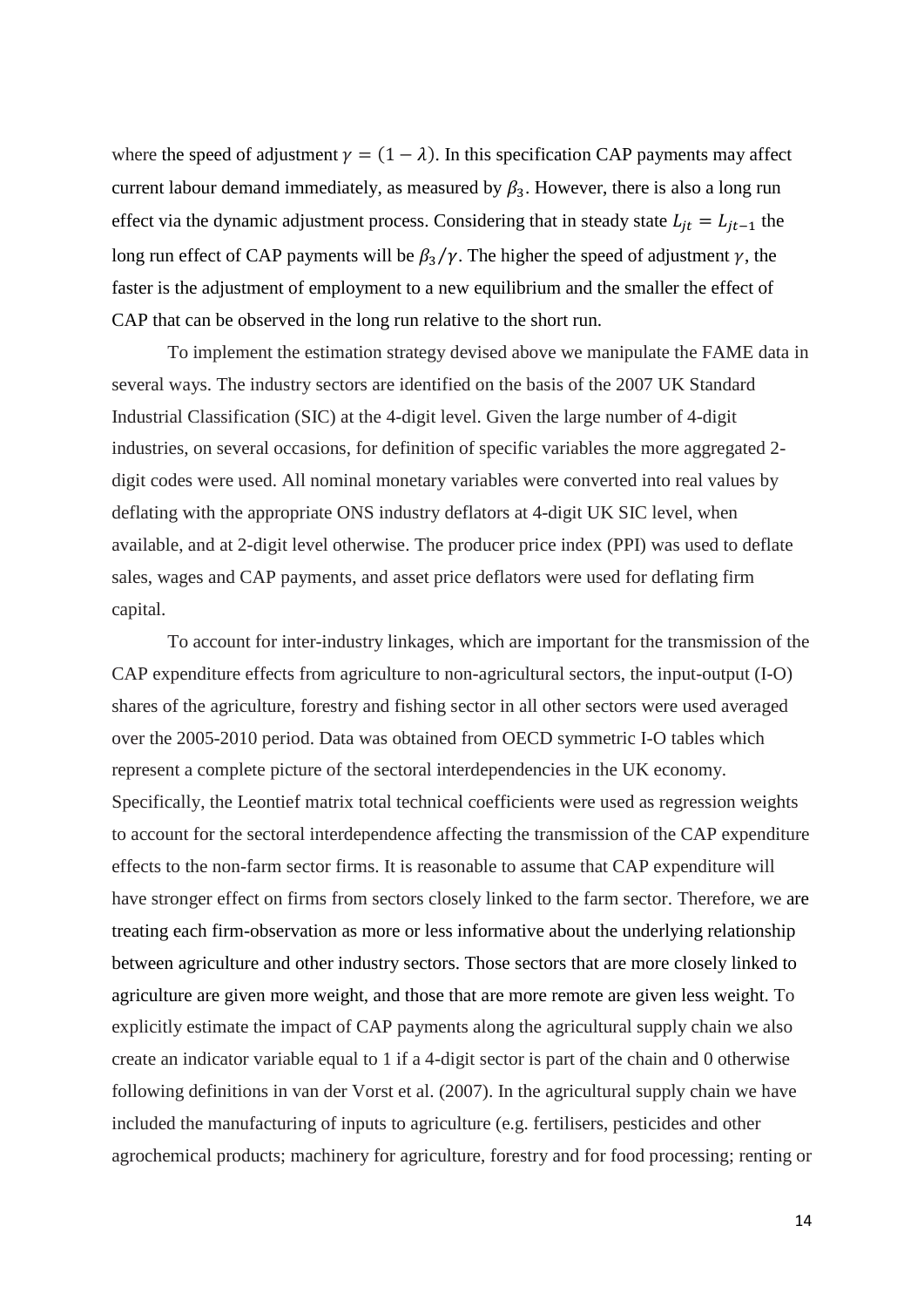leasing of agricultural machinery and equipment) and industries downstream encompassing food processing and wholesale of agricultural raw materials and live animals.

As explained earlier, the empirical analysis is based only on data for SMEs, i.e. enterprises with less than 250 employees, in FAME. Definition of variables and descriptive statistics calculated from the estimated sample of SMEs are reported in Table 3. Average SME characteristics are presented by rural and urban locations in Table 4. Generally, there are no important differences in summary statistics between rural and urban firms, but rural SMEs are slightly larger as measured by employment and smaller in assets, and they face smaller local market demand. The cost of employees (and wage) also is lower in rural SMEs. In rural areas, more CAP payments are received than in the urban areas as exemplified by the total subsidy and the higher share of direct payments. It is noteworthy that our location-based (at postal district) CAP payments measure confounds the amount of payments received by individual farms with the size of the farm sector at the location considered; nevertheless, such measure, of intensity of the CAP payments suffices our analytical purpose.

#### - Tables 3 and 4 here –

For comparison and as a robustness check, we estimate both the static, equation (9) and dynamic, equation (11) versions of the labour demand function, derived in the previous section using the system GMM (generalised method of moments) estimator (Blundell and Bond, 1998). While the system GMM is best suited to deal with dynamic panel data models, Roodman (2009, pp. 99, 127), Aguirregabiria (2009), and Alonso-Borrego (2010), amongst others, demonstrate its possible applications also to static models with endogenous regressors. The system GMM estimator exploits moment conditions constructed out of equation (9) (or equation (11) respectively) and its first-differenced version, and yields consistent estimates when the cross-sectional number of observations (N) is large and the number of time periods (T) small as in our case (e.g., Hayashi, 2000). The system GMM controls for unobserved firm heterogeneity and for potential endogeneity of the firm-level explanatory variables (Baum et al., 2003). For the estimations we use Stata's xtabond2 command. Given the firm-level dependent variable, the firm-level explanatory variables are treated as endogenous while the sector-level, regional-level, and the time dummy explanatory variables are treated as predetermined or exogenous in alternative specifications.

The explanatory variable of main interest – the CAP payments - which is available at postal district level is unlikely to suffer from endogeneity as the location units at which it is calculated do not systematically correlate with the spatial patterns of economic activity and thus are unlikely to affect the individual firm employment decisions; within each postal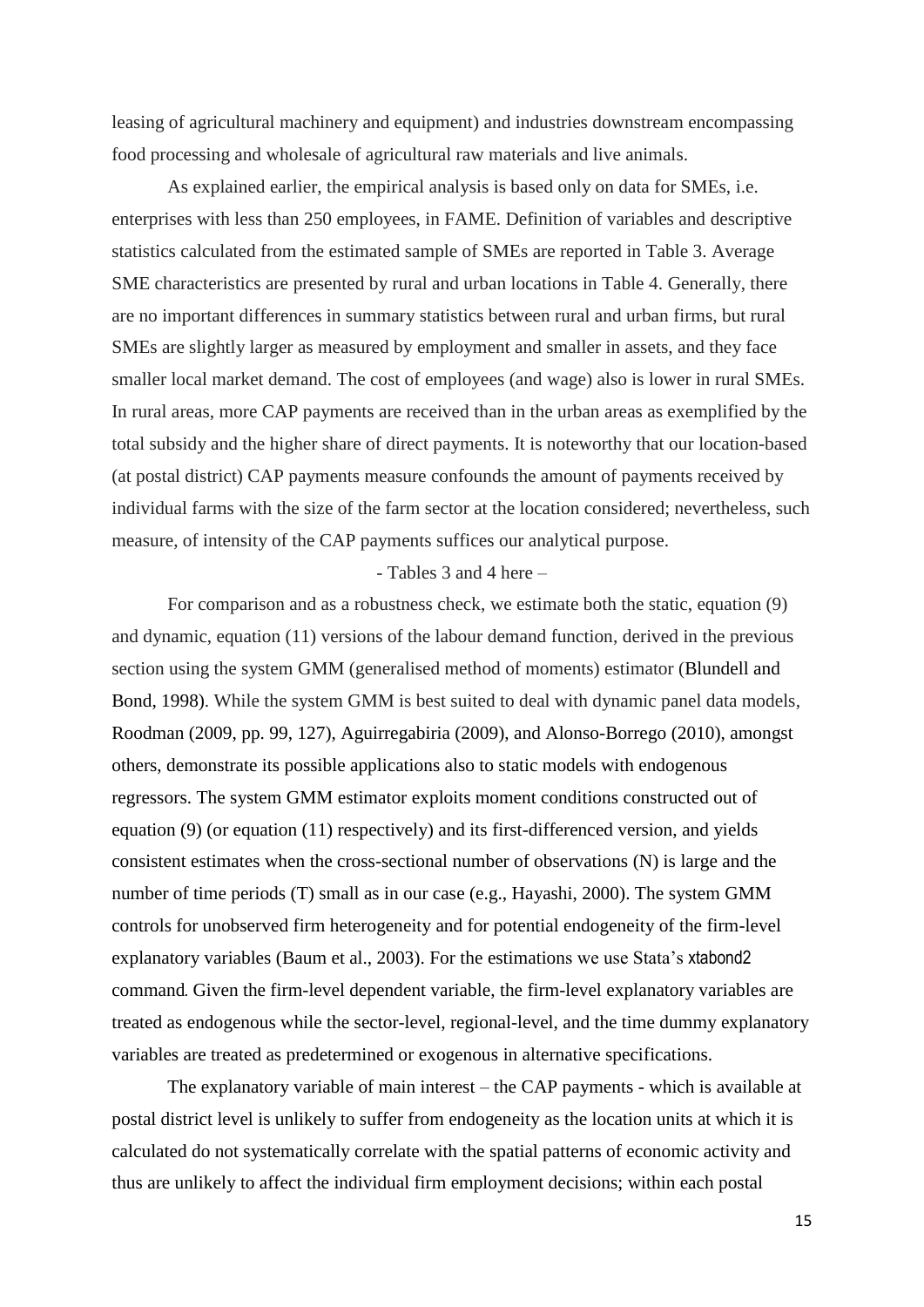district there is sufficient independent variation across firms. Furthermore, the decision on subsidy allocation is made and known to recipient farms at least one period prior to actual disbursement; this is certainly true in the historic allocation model, and to a large degree in the hybrid models of subsidy allocation. This timing of information process makes the reverse causality of the non-farm firms' employment decisions on farmers' behaviour, as a mediator of CAP payment effects, very unlikely.<sup>14</sup>

#### **5 Results**

 $\overline{a}$ 

The estimation results from the SME sample, for the static, and dynamic models, based on equations (9) and (11) respectively are presented in Tables 5 and  $6<sup>15</sup>$  As previously mentioned, in the estimations, the I-O shares were used to weight each firm-level observation, while the observations were also (multiway) clustered at panel identifier and constituent-country level to account for policy environment and structural factors in each country. $^{16}$ 

There could be a potential problem with the system GMM related to 'instrument proliferation', which may bias the coefficient estimates of endogenous variables, due to overfitting and weakening test procedures of instrument validity, as well as produce downward-biased standard errors. Therefore, we estimate our models with and without applying the Roodman's (2009) collapsed instrument matrix procedure, reducing the instrument count.<sup>17</sup> The two sets of estimated results turned out to be very similar and we report the set of results without collapsing. The estimated coefficients of all theoretically motivated control variables are significant and have the expected signs. Considering the

<sup>&</sup>lt;sup>14</sup> Petrick and Zier (2012) argue that practically there is no decision power regarding CAP payments at subnational, local economic units such as county or local authority and that, in fact, CAP policies are settled at the EU and national level ruling out concerns of CAP payment endogeneity in the case of micro data analysis. <sup>15</sup> We have run the same set of estimations on the full sample of firms (large and SMEs), and the results obtained are qualitatively similar in terms of coefficient magnitudes to the ones reported.

<sup>&</sup>lt;sup>16</sup> Multiway clustering of observations allows for correlation of observations at panel identifier and constituent country which in turn results in robust standard errors estimation. The four constituent countries differ in their implementation and administration of the CAP payments as well as there are structural differences in terms of agricultural land rental arrangements and proportions. It is noteworthy that the rental patterns are quite homogeneous within a constituent country and stable over time; thus, the country controls do capture important information on the CAP payments utilisation.

<sup>&</sup>lt;sup>17</sup> In the differences equation, for endogenous variables, lags 2 and earlier are valid instrument. For predetermined variables (not strictly exogenous), lag 1 is also valid. For the lagged dependent variable, which is predetermined, realizations of lags 2 and earlier are valid instruments. For the levels equation, for endogenous variables, lags 1 and earlier of the first differences of the same variables are valid instruments, while for predetermined variables the contemporaneous first differences of the same variables are also valid. The Roodman's collapse procedure creates one instrument for each variable and lag distance, rather than one for each time period, variable, and lag distance. However, in large samples, such as ours, collapsing the instrument matrix reduces statistical efficiency.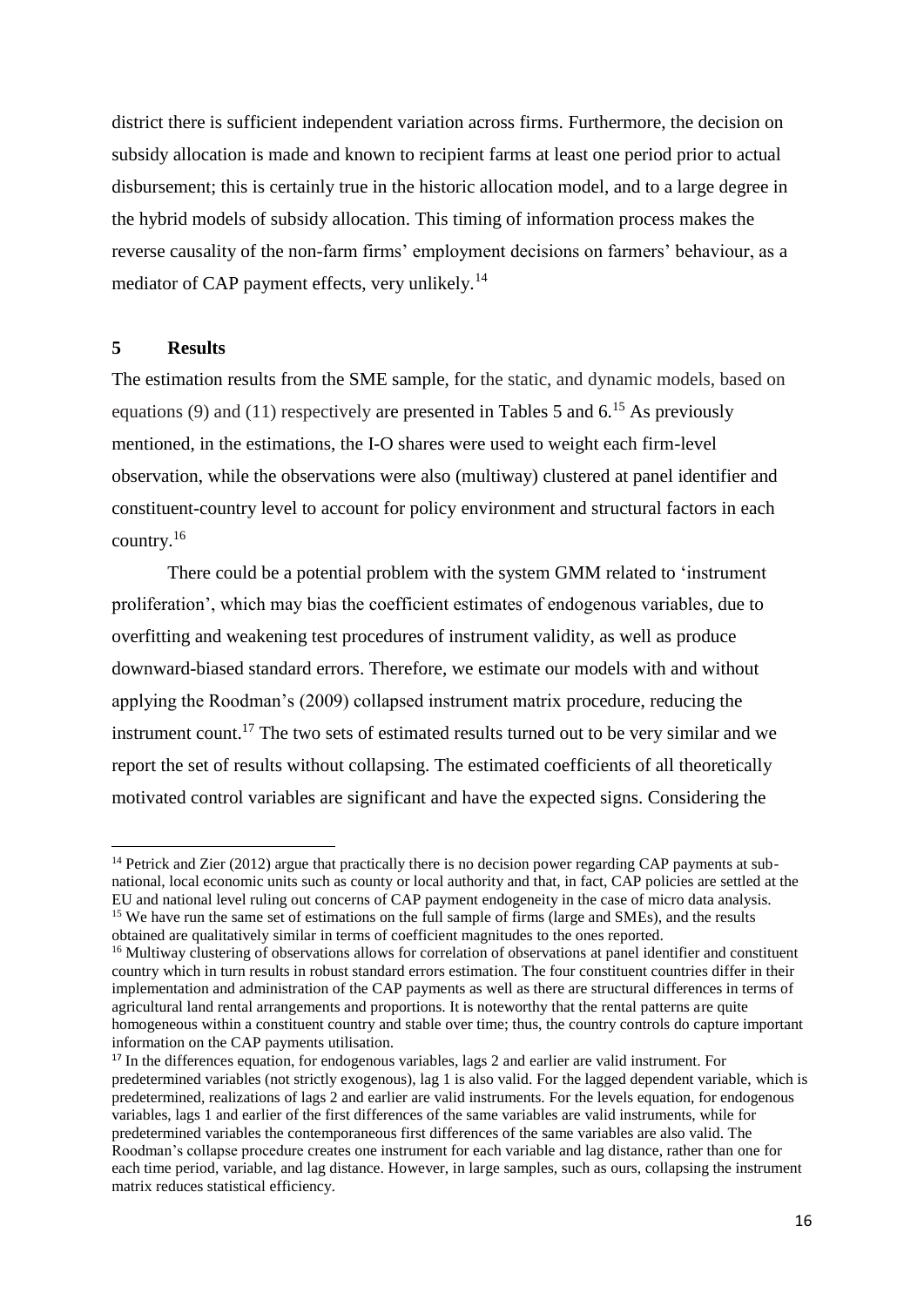AR(2) and Hansen-J tests respectively, there is no evidence of second-order autocorrelation or weak instruments (or correlation of instruments with the unobservable error process).

#### - Tables 5 and 6 here –

The variable in the focus of the analysis – the CAP payments – has a statistically significant effect in both the static and dynamic models. While the magnitudes of the coefficients, representing elasticity, appear small, they are of economic significance. The impact of total CAP payments on employment levels is 0.014 (Table 5, column (1)), which means that completely removing the CAP payments in the UK would result in 1.4 per cent drop in employment in non-farm SMEs from the current level, ceteris paribus (no alternative amount spent in the UK by new national agricultural policy).<sup>18</sup> Given our framework and considering that according to ONS (2015) SMEs employed 15.6 million people in 2015, a drop of 1.4 per cent is equivalent to about 220,000 jobs. In Table 5, column (2) we decompose total CAP payments into Pillar 1 and Pillar 2, which show differential magnitude of the effects. The contribution of Pillar 1 to non-farm employment is 0.9% or 140,000 jobs and Pillar 2 contributes 0.5% or around 80,000 non-farm jobs.<sup>19</sup>

In Table 6 we present the results of the dynamic models where we can distinguish between short and long run effects. The total short run effect of CAP payments (column (1)) is 0.9% while the long run effect is about 1.4% (0.9/(1-0.350)), similar to the estimate from the static model. In column (2) the effects of Pillar 1 and Pillar 2 are estimated separately; the short run effects are 0.6% and 0.3% respectively generally preserving the relative importance of the two pillars from the static model analysis. Importantly, the static and dynamic analyses seem to produce comparable and consistent results.

Even though in the previous section we argued that the CAP payments are unlikely to cause endogeneity problems in our set up of analysis, as a robustness check, we estimate a specification where CAP payments are treated as endogenous and instrumented with a measure of the total agricultural land at local authority level following ideas in Blomquist and Nordin (2017). We present in column (3) of Tables 5 and 6 the estimation results where we use the predicted value of CAP payments. The results obtained are similar to the ones discussed previously. Furthermore, we perform a C (difference in Hansen J-statistic) test for exogeneity of CAP payments which is a  $\chi^2$  distributed test of the associated set of validity of

 $\overline{a}$ 

<sup>&</sup>lt;sup>18</sup> The ceteris paribus condition here also implies that the amount of CAP payments would be relocated in a tax neutral way.

<sup>&</sup>lt;sup>19</sup> These estimated (direct) effects are likely to be the lower bound of the total effects, considering that the aggregate market demand variable may be already capturing some of the CAP spillovers in a dynamic sense, i.e., some of the employment increase due to higher demand is in fact indirectly driven by the past CAP expenditure contribution to the shift in demand.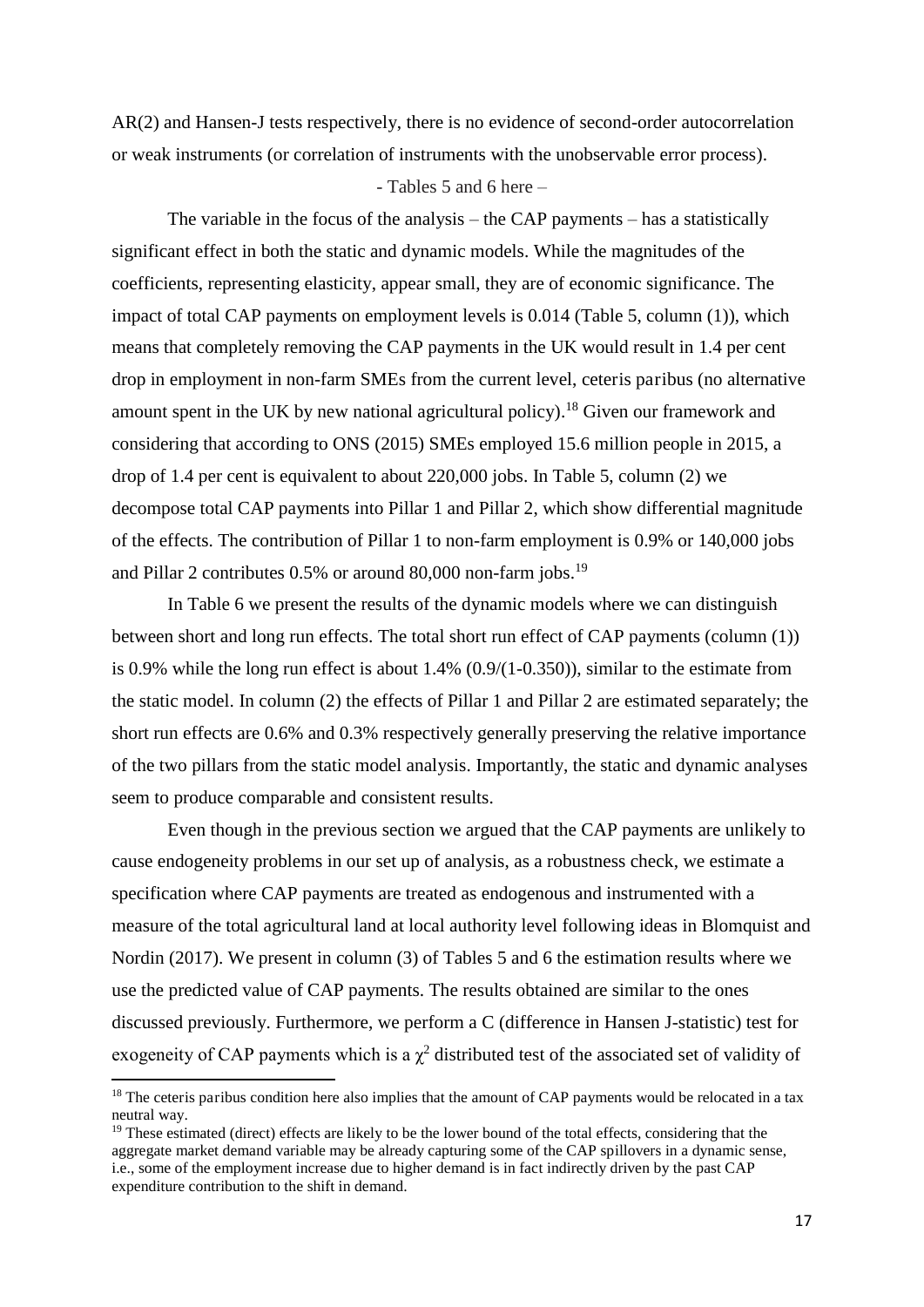orthogonality conditions. We could not reject the C test null hypothesis that the CAP payments are a proper instrument and therefore in the rest of the analysis and discussion we treat CAP payments as exogenous.

The finding that Pilar 1 has a stronger impact on employment than Pillar 2 is interesting and suggests that, although in theory decoupled from farm output, Pillar 1 payments do in fact affect the supply and demand linkages between farms and firms. Furthermore, the Pillar 1 and Pillar 2 payments appear to have heterogeneous effects on nonfarm employment that deserves a further investigation.

#### - Table 7 here –

In Table 7, the static and dynamic specifications from column (2) in Tables 5 and 6 respectively are estimated while augmented with interaction terms between the CAP payments (separate for Pillar 1 and Pillar 2) and the rural area indicator - in columns (1) and (3) - and the agricultural supply chain indicator - in columns (2) and (4) - to identify location and industry-linkage specific impacts on employment. The estimated coefficients of the interaction terms in both the static and dynamic models are statistically significant, alongside the significant main effects, and their magnitudes suggest that the (long-run) impact of CAP payments on employment is relatively concentrated in the rural SMEs and within the agricultural supply chain. Furthermore, the rural dummy coefficient loses significance, suggesting that only the CAP payments bring extra employment in rural areas relative to urban areas. Regarding the agricultural supply chain employment, the interaction term leads to reduction in the dummy coefficient which in the static model also loses significance suggesting that again CAP payments play a very important role for job creation in the industries up- and downstream of agriculture. It is interesting that the effect of Pillar 1 remains slightly larger than Pillar 2.

Considering that rural SMEs employed over 2 million people in 2015 (ONS, 2015) completely removing the CAP payments ceteris paribus would lead to losing around 65,000 rural jobs as the negative impact on the rural labour market would be significant. Interestingly, the contribution of Pillar 2 to rural employment is relatively higher (1.5%) compared to the contribution of Pillar 1 (1.7%) per Euro spent, considering that the Pillar 2 payments are less than half the Pillar 1 payments.

The contributions to employment in the agricultural supply chain of Pillar 1 is about 17% and of Pillar 2 about 15% (the static model). Again the relative contribution of Pillar 2 is higher than Pillar 1, per Euro spent. The fact that CAP payments show higher overall employment creation in the agricultural supply chain compared to the rest of the economy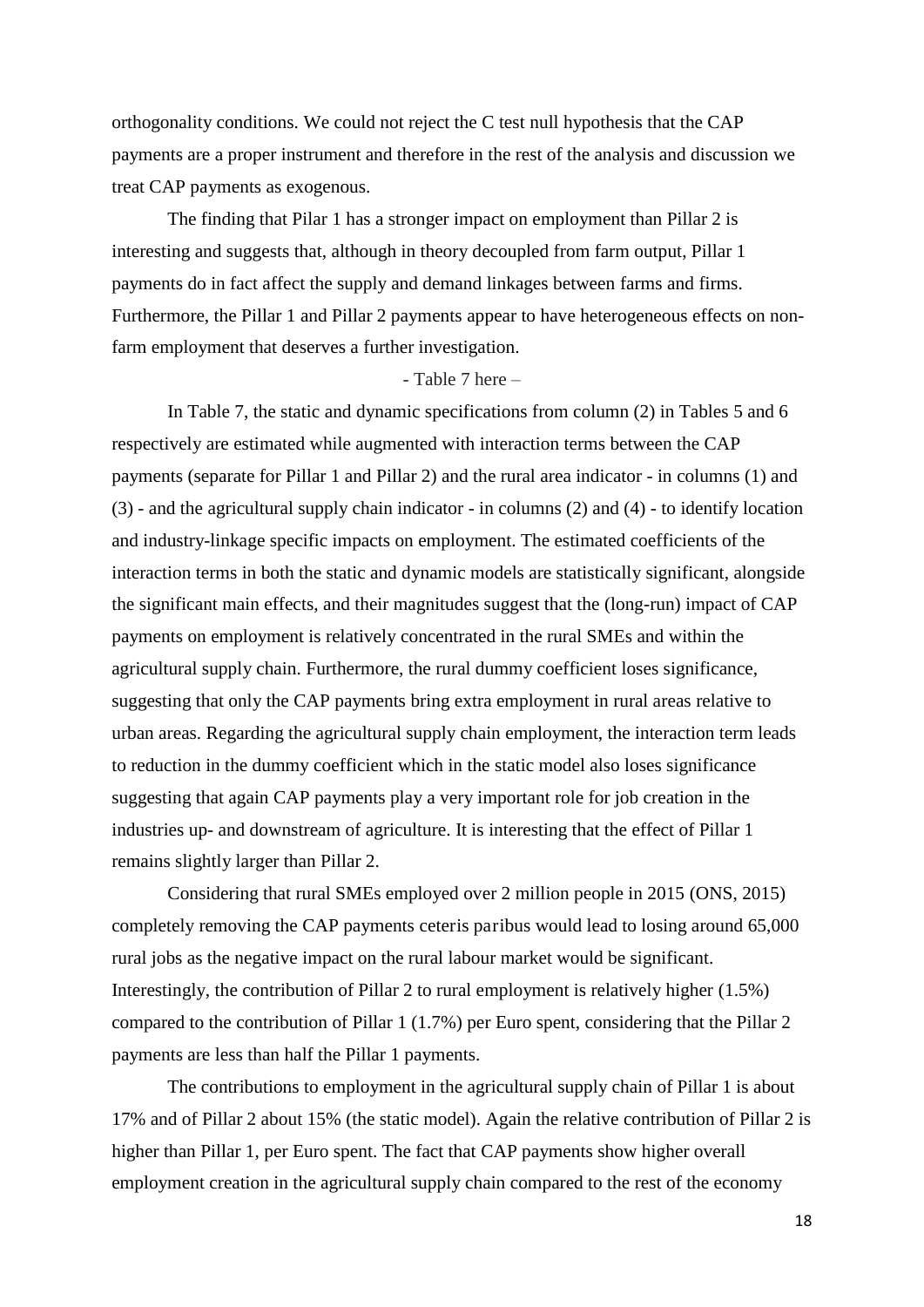suggests farmers' spending on production activities generates spillovers and is important for non-farm employment in spite of subsidy decoupling. In other words, although in theory decoupled, Pillar 1 single farm payments have pronounced coupled effects.

#### **6 Conclusions**

This paper aims at filling the gap in the literature concerned with the effects of CAP payments on employment in the non-farm economy. Whilst most previous studies have focused on the effect of the CAP on employment in agriculture and/or in rural areas only, this paper investigates explicitly the inter-sectoral spillovers without limiting itself to the boundaries of 'rural'. The theoretically founded estimation framework developed in this study leads to a firm employment function which is estimated with the FAME dataset containing rich firm level information. The estimated sample comprises about 200,000 firmyear observations and covers all industries in the UK economy. Both static and dynamic models of the employment function were estimated with a sample of SMEs only as these represent the majority of employing private businesses in the UK, particularly in rural areas. A distinctive feature of the study is the micro-data approach and the wide coverage of all sectors in the economy which allows capturing the net equilibrium employment effects of the CAP payments.

The CAP has been subject to many criticisms by economists due to its marketdistorting effects, even after the decoupling of direct payments from farm production, and due to the blanket income support to farmers, which attenuates their incentives to stay competitive and profitable without substantial public transfers. However, this study has found a net positive effect of the CAP payments on non-farm employment, with relatively stronger effect of Pillar 2 (RD) compared to Pillar 1 (SFP) per Euro spent in rural areas and within the agricultural supply chain. The magnitude of the overall estimated effect is 1.4% which is relatively small but of economic significance as it is associated with the creation of about 220,000 jobs. The effect is indeed smaller than the estimate of 5.3% by Mattas et al. (2011) for the CAP impact on regional employment levels in two regions in Greece. In a recent study on Sweden Blomquist and Nordin (2017) estimate an effect of the CAP direct payments on the private (non-farm) economy of around 2.4%. Due to differences in methodology and data used this cross-country comparison is speculative but also informative – if we argue that the UK has one of the most flexible and efficient labour markets in Europe which was characterised by relatively low unemployment during the period of analysis our results are in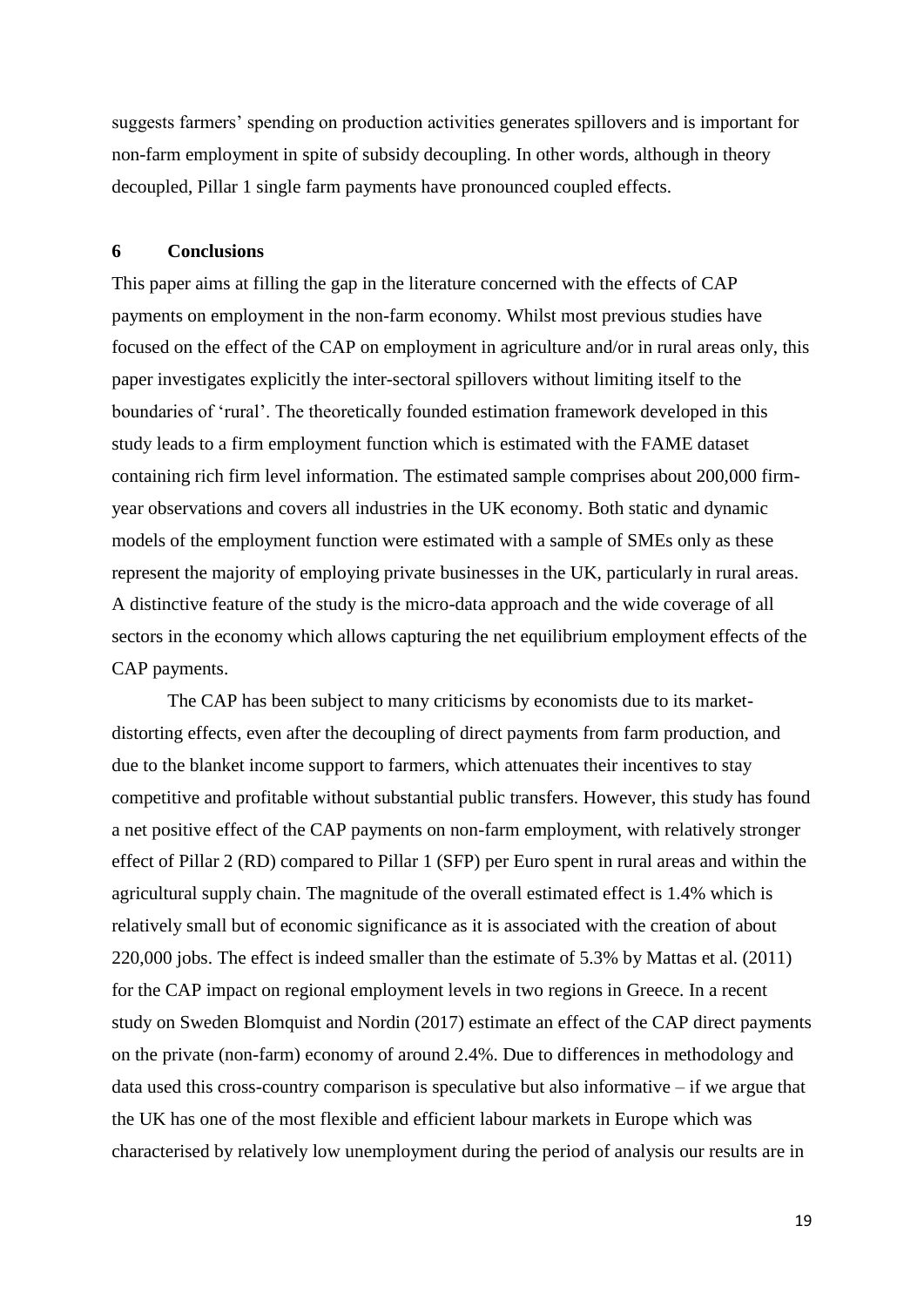line with other studies. The UK case could be considered as an example of the lower bound of the CAP employment effects on the non-farm economy.

Nevertheless, under an extreme policy scenario in which the CAP payments are completely removed without compensating/countervailing measures (and neutral tax policy), the impact on the UK employment would amount to about 220,000 jobs lost. Furthermore, the impact in rural areas will be almost three times stronger, in percentage terms, which equates to about 65,000 jobs. In the industries comprising the agricultural supply chain the effect, in percentage terms, is also substantial, at about 32%. The results suggest that the removal of CAP payments would likely have rural development implications beyond employment lost, e. g., contributing to the higher rural unemployment and a possible outflow of population from rural areas. Furthermore, if the extra jobs at firm level supported by the CAP were removed, there could also be a negative efficiency effect, due to reduction of the scale of operation below the minimum efficient scale for some SMEs; such firms may become unviable and exit in the long run.

A caveat to these results and discussion is that they are based on a partial equilibrium ceteris paribus analysis. This suggests that the findings should be interpreted as relevant to the question on the impact of CAP subsidy on jobs in the UK within the EU membership context and the CAP administrative framework, rather than Brexit, which would clearly be associated, besides withdrawal from CAP, with important changes in the UK's trade regime and the overall functioning of the economy.

Furthermore, the results should not be interpreted as an attempt to justify the role of CAP subsidies as a job creation policy across the EU because there might be other nonagricultural, labour market policies which could be more efficient in increasing or sustaining employment opportunities in non-farm enterprises. Nevertheless, this study sends the message that a broader approach is necessary in analysing the implications of the CAP, as its impact is felt well beyond agriculture.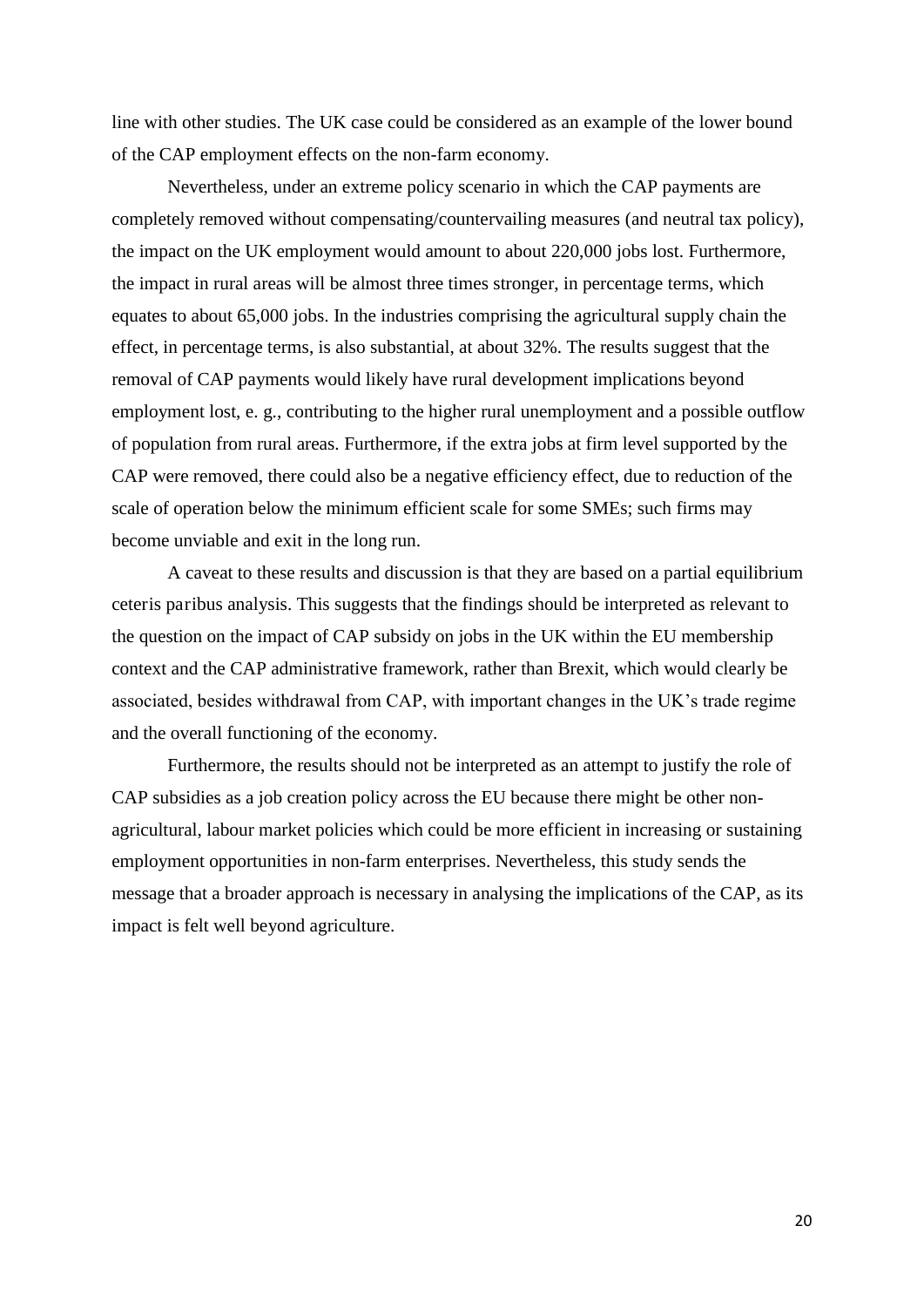#### **References**

- Aguirregabiria, V. (2009). Econometric Issues and Methods in the Estimation of Production Functions, MPRA Paper 15973, University Library of Munich, Germany.
- Allen, M., Downing, E., Edwards, T., Seaton, N., and Semple, M. (2014). CAP Reform 2014- 20: EU Agreement and Implementation in the UK and Ireland, RP14/56, 30 October 2014, House of Commons library,

[http://researchbriefings.parliament.uk/ResearchBriefing/Summary/RP14-56.](http://researchbriefings.parliament.uk/ResearchBriefing/Summary/RP14-56)

- Alonso-Borrego, C. (2010). Firm Behavior, Market Deregulation and Productivity in Spain, Bank of Spain Working Paper No1035, Madrid, Spain.
- Barkley, D. (1995). The economics of change in rural America. American Journal of Agricultural Economics, 77(5), 1252–1258.
- Barrios, S., Görg, H., and Strobl, E. (2011). Spillovers through backward linkages from multinationals: Measurement matters! European Economic Review, 55, 862-875.
- Baum, C.F., Schaffer, M.E., and Stillman, S. (2003). Instrumental variables and GMM: Estimation and testing. Stata Journal, 3(1), 1–31.
- Bhaskar, A. and Beghin, J. (2007). How Coupled are Decoupled Farm Payments? A Review of Evidence, Iowa State University, Department of Economics Working Papers Series, Working Paper 07021 (August).
- Blomquist, J. and Nordin, M. (2017). Do the CAP subsidies increase employment in Sweden? Estimating the effects of government transfers using an exogenous change in the CAP. Regional Science and Urban Economics, 63(C), 13-24.
- Blundell, R. and Bond, S. (1998). Initial conditions and moment restrictions in dynamic panel data models. Journal of Econometrics, 87, 115-143.
- Bond, S. and van Reenen, J. (2007). Microeconometric models of investment and employment. In: Heckman, James J., Leamer, Edward E. (Eds.), Handbook of Econometrics, vol. 6A. Elsevier/North-Holland, Amsterdam, pp. 4417–4498.
- Bresnahan, T. F. and Ramey, V. A. (1994). Output Fluctuations at the Plant Level. Quarterly Journal of Economics, 109, 593–624.
- Carriker, G., Langemeier, M., Schroeder, T., and Featherstone, A. (1993). Propensity to consume farm family disposable income from separate sources. American Journal of Agricultural Economics, 75(3), 739-744.
- Cass, D. and Stiglitz, J. E. (1969). The Implications of Alternative Saving and Expectations Hypotheses for Choices of Technique and Patterns of Growth. Journal of Political Economy, 77(4), 586–627.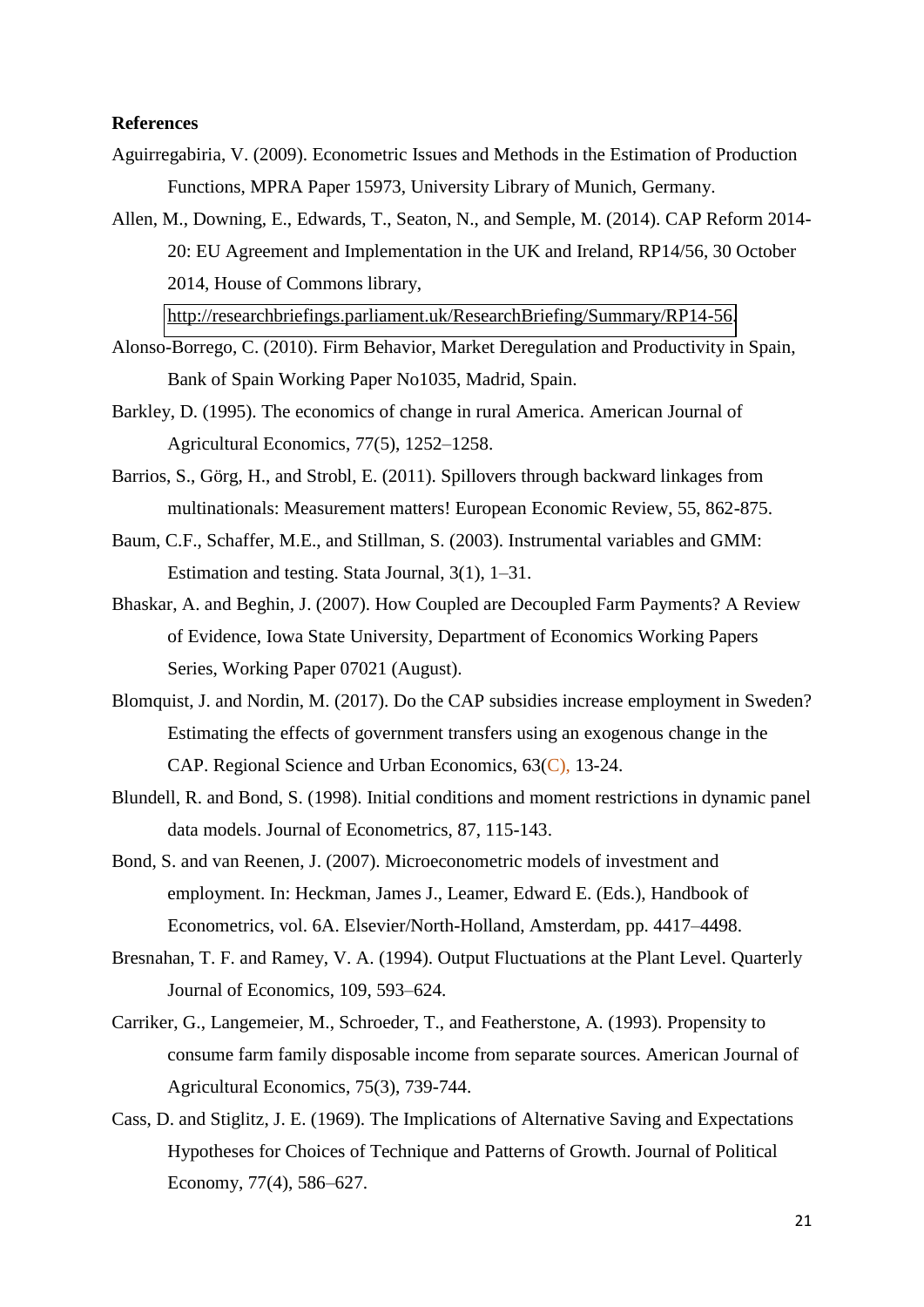- Cooper, R., Haltiwanger, J., and Power, L. (1999). Machine Replacement and the Business Cycle: Lumps and Bumps. American Economic Review, 89, 921–946.
- Department for Business Innovation & Skills. (2013). SMEs: The Key Enablers of Business Success and the Economic Rationale for Government Intervention, BIS Analysis Paper No 2 (December).
- Ericson, R. and Pakes, A. (1995). Markov perfect industry dynamics: A framework for empirical work. Review of Economic Studies, 62(1), 53-82.
- European Parliament (EP), Research for AGRI Committee. (2016). The Role of the EU's Common Agricultural Policy in Creating Rural Jobs, Agriculture and rural development, Available at: [http://www.europarl.europa.eu/RegData/etudes/STUD/2016/573418/IPOL\\_STU\(2016](http://www.europarl.europa.eu/RegData/etudes/STUD/2016/573418/IPOL_STU(2016)573418_EN.pdf)

[\)573418\\_EN.pdf](http://www.europarl.europa.eu/RegData/etudes/STUD/2016/573418/IPOL_STU(2016)573418_EN.pdf) 

- Gilchrist, S. and Williams, J. (2000). Putty-clay and investment: A business cycle analysis. Journal of Political Economy, 108(5), 928-960.
- Hamermesh, D.S. (1993). Labor Demand. Princeton, N.J.: Princeton University Press.
- Hayashi, F. (2000). Econometrics. Princeton, NJ: Princeton University Press.
- Johansen, L. (1959). Substitution versus fixed production coefficients in the theory of economic growth: A synthesis. Econometrica, 27, 157–176.
- Mattas, K., Loizou, E., Tzouvelekas, V., and Rozakis, S. (2005). Policy Decisions Evaluation in Agriculture Employing Input-Output Analysis: The Case of Tobacco Sector Regime Reform. Proceedings of the 89th EAAE Seminar, 3-5 February, 2005 "Modelling agricultural policies: State of the art and new challenges", Monte Universita Parma, Italy.
- Mattas, K., Arfini, F., Midmore, P., Schmitz, M., and Surry, Y. (2011). The Impact of the CAP on Regional Employment: A multi-modelling cross-country approach, Chapter 14 in Catherine Moreddu (ed.), Disaggregated Impacts of CAP Reforms: Proceedings of an OECD Workshop, pp. 251-264, OECD Publishing.
- Nickell, S. J. (1986). Dynamic models of labour demand. In: Ashenfelter, O., Layard, R. (Eds.), Handbook of Labor Economics, I. Elsevier, Amsterdam, pp. 473–522.
- Office for National Statistics (ONS) (2015). Inter Departmental Business Register (IDBR), 2014/15 [www.ons.gov.uk/ons/about-ons/products-and-services/idbr/index.html](http://www.ons.gov.uk/ons/about-ons/products-and-services/idbr/index.html)
- Official Journal (OJ), 21/10/2003, L270/1, Council Regulation (EC) No 1782/2003 of 29 September 2003 establishing common rules for direct support schemes under the common agricultural policy and establishing certain support schemes for farmers.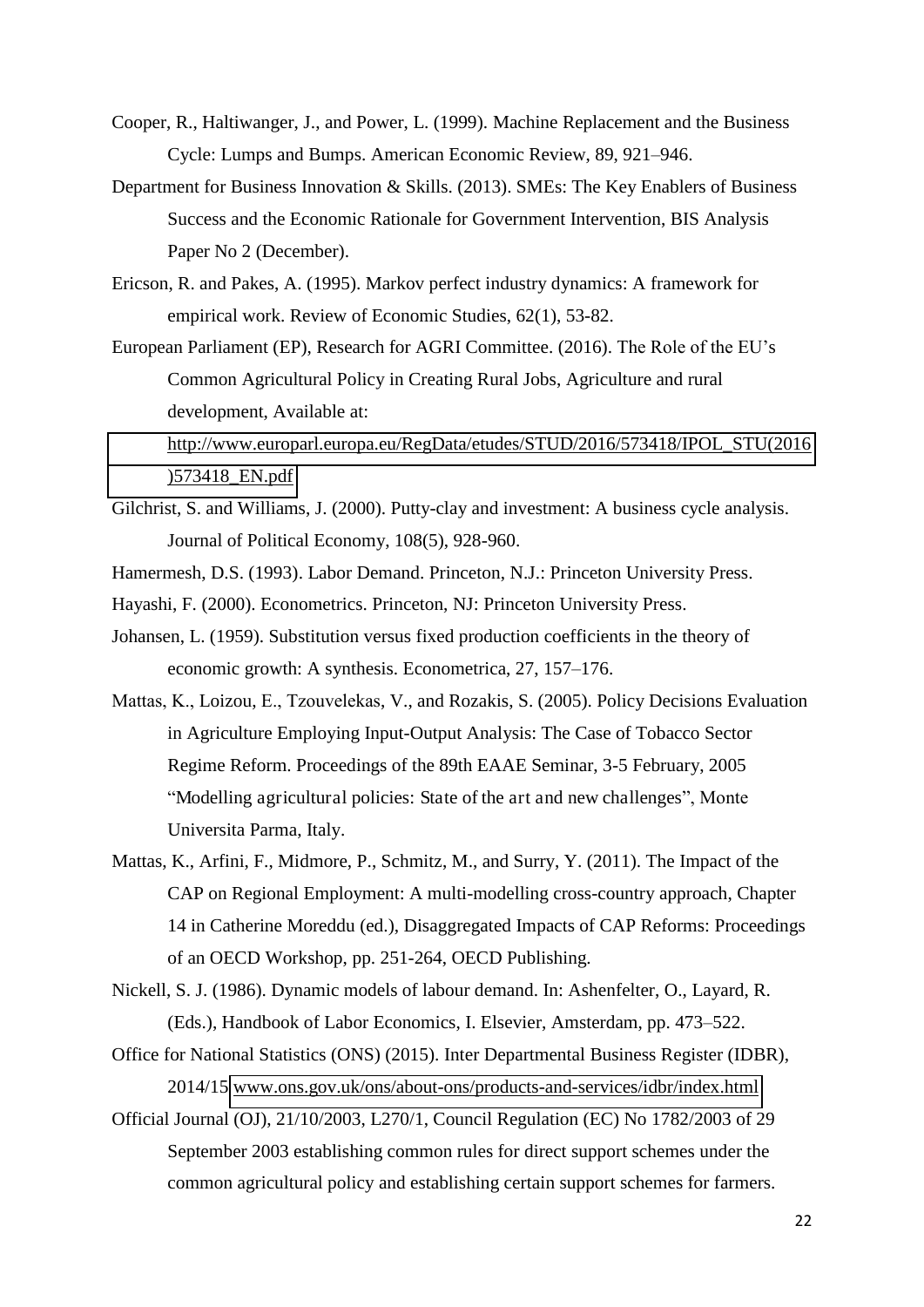- Olley, S. and Pakes, A. (1996). The dynamics of productivity in the telecommunications equipment industry. Econometrica, 64(6), 1263-98.
- Opler A., Raimondi, V., Cavicchioli, D., and Vigani, M. (2014). Do CAP Payments reduce farm labour migration? Panel data analysis across EU regions. European Review of Agricultural Economics, 41(5), 843-873.
- Peterson, J., Boisvert, R., and de Gorter, H. (2002). Environmental policies for a multifunctional agricultural sector in open economies. European Review of Agricultural Economics, 29(4), 423–443.
- Petrick, M. and Zier, P. (2011). Regional employment impacts of Common Agricultural Policy measures in Eastern Germany: A difference-in-differences approach. Agricultural Economics, 42(2), 183–193.
- Petrick, M. and Zier, P. (2012). Common Agricultural Policy effects on dynamic labour use in agriculture. Food Policy, 37(6), 671-678.
- Phelps, E. S. (1963). Substitution, fixed proportions, growth and distribution. International Economic Review, 4, 265–288.
- Psaltopoulos, D., Thomson, K. J., Efstratoglou, S., Kola, J. and Daouli, A. (2004). Regional social accounting matrices for structural policy analysis in lagging EU regions. European Review of Agricultural Economics, 31, 149–178.
- Rizov, M. (2004). Rural development and welfare implications of CAP reforms. Journal of Policy Modeling, 26(2), 209-222.
- Rizov, M. (2005). Rural development under the European CAP: The role of diversity. The Social Science Journal, 42(4), 621-628.
- Roodman, D. (2009). How to do xtabond2: An introduction to difference and system GMM in Stata. Stata Journal, 9(1), 86-136.
- Sheshinski, E. (1967). Balanced growth and stability in the Johansen vintage model. Review of Economic Studies, 34, 239–48.
- Smolny, W. (1998). Monopolistic price setting and supply rigidities in a disequilibrium framework. Economic Theory, 11, 157-169.
- Solow, R. (1962). Substitution and fixed proportions in the theory of capital. Review of Economic Studies, 29, 207–218.
- Stavins, R., Wagner, A., and Wagner, G. (2003). Interpreting sustainability in economic terms: Dynamic efficiency plus intergenerational equity. Economics Letters, 79(3), 339–343.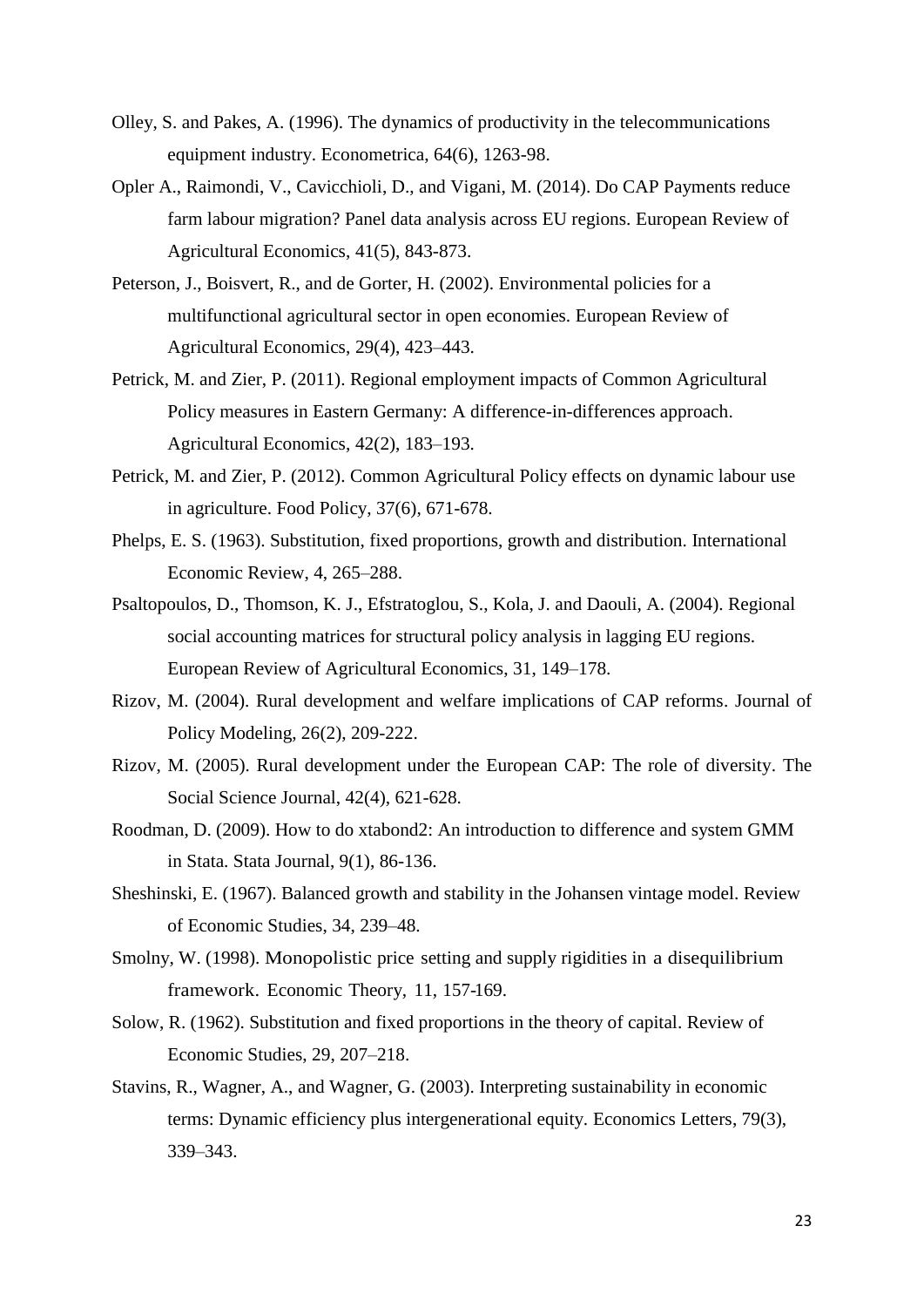- van der Vorst, J., da Silva, C., and Trienekens, J. (2007). Agro-industrial supply chain management: Concepts and applications. FAO Agricultural Management, Marketing and Finance Occasional Papers No17. FAO, Rome.
- Vatn, A. (2002). Multifunctional agriculture: Some consequences for international trade regimes. European Review of Agricultural Economics, 29(3), 309–327.
- [Whitaker,](javascript:;) J. (2009). The varying impacts of agricultural support programs on U.S. farm household consumption. American Journal of Agricultural Economics, 91(3): 569- 580.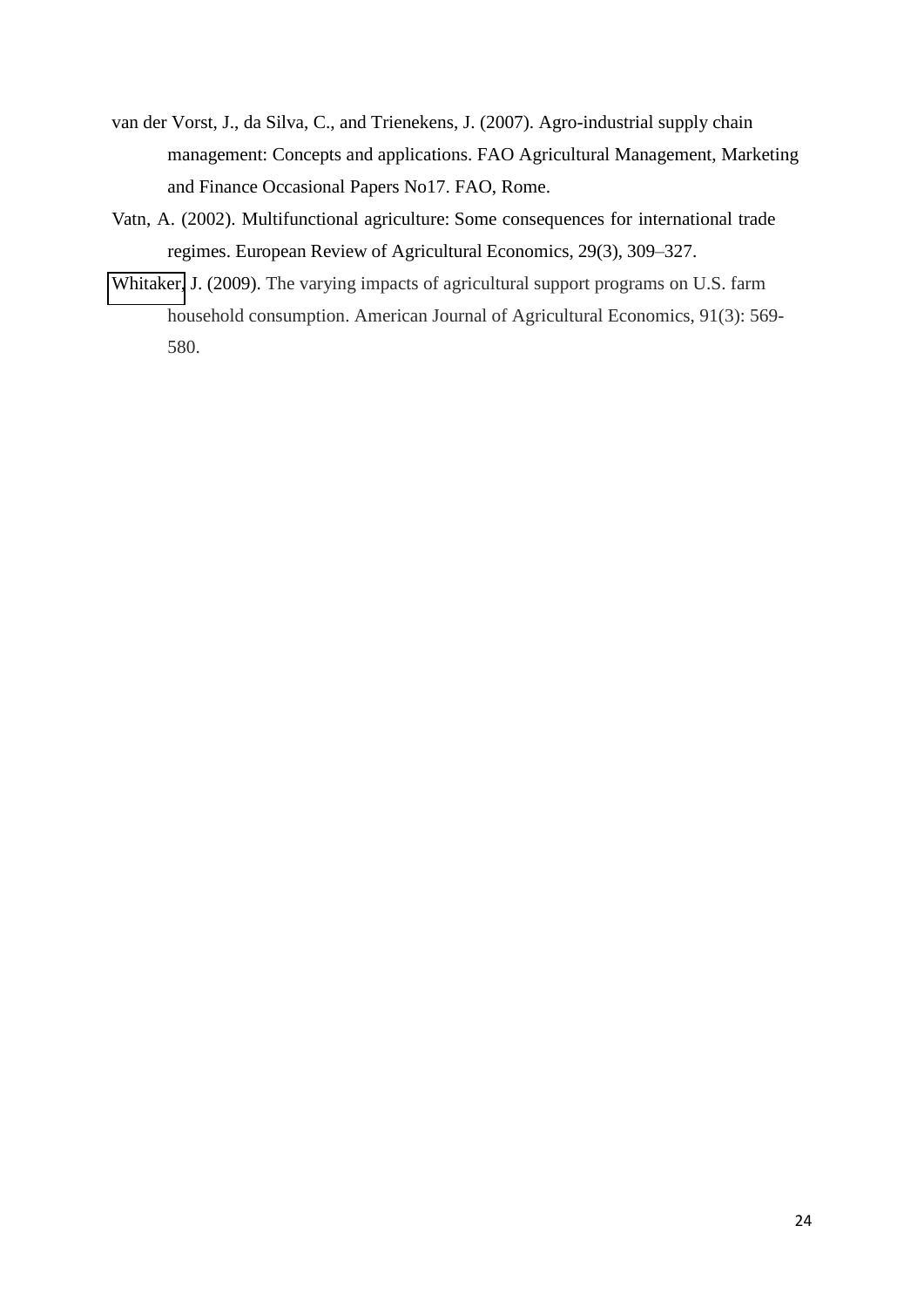| Indicators                      | England  | Northern | Scotland | Wales   |
|---------------------------------|----------|----------|----------|---------|
|                                 |          | Ireland  |          |         |
| Total agricultural area         | 9.5      | 1.0      | 6.2      | 1.7     |
| (million ha)                    |          |          |          |         |
| Number of farms ('000)          | 101      | 24.5     | 52.7     | 42.3    |
| Average farm size (ha)          | 90       | 41       | 106      | 37      |
| Crops/grass/rough grazing       | 40/44/10 | 5/78/17  | 10/24/66 | 5/68/27 |
| (% of total agric. area)        |          |          |          |         |
| Less favoured area (%)          | 17       | 70       | 85       | 81      |
| Gross output per farm           | 189.3    | 78.4     | 59.6     | 26.1    |
| (f'000)                         |          |          |          |         |
| Gross output per ha $(E)$       | 2016     | 1925     | 507      | 879     |
| Net Farm Income (average)       | 34       | 13       | 21       | 17      |
| all farm types, $\pounds$ '000) |          |          |          |         |
| Source: Allen et al. (2014).    |          |          |          |         |

**Table 1: Indicators of UK farming by constituent country, 2013**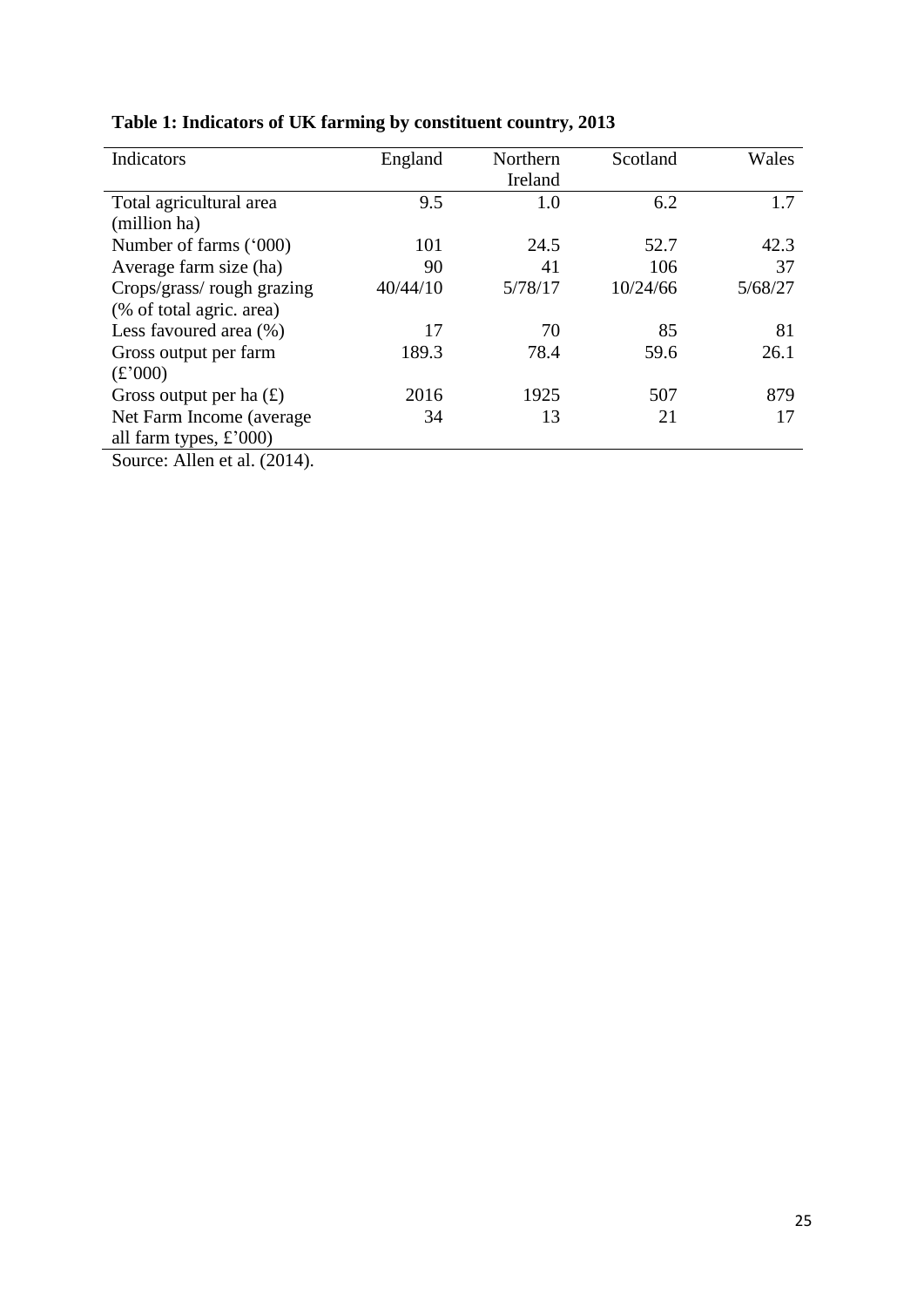|                       | 2010 | 2011 | 2012 | 2013 | 2014 |
|-----------------------|------|------|------|------|------|
| <b>UK</b> Total       | 4337 | 4327 | 4433 | 4417 | 4299 |
| Pillar 1              | 3424 | 3309 | 3348 | 3326 | 3234 |
| of which DP           | 3325 | 3304 | 3290 | 3285 | 3195 |
| <b>CMO</b>            | 99   | 5    | 58   | 41   | 39   |
| Pillar 2 **           | 913  | 1018 | 1085 | 1091 | 1065 |
| of which              | 512  | 653  | 742  | 752  | 798  |
| <b>EAFRD</b>          |      |      |      |      |      |
| <b>England Total</b>  | 2761 | 2696 | 2777 | 2792 | 2714 |
| Pillar 1              | 2199 | 2099 | 2146 | 2126 | 2048 |
| of which DP           | 2100 | 2094 | 2088 | 2085 | 2009 |
| <b>CMO</b>            | 99   | 5    | 58   | 41   | 39   |
| Pillar 2 **           | 562  | 597  | 631  | 666  | 666  |
| of which              | 348  | 448  | 470  | 532  | 563  |
| <b>EAFRD</b>          |      |      |      |      |      |
| <b>Wales Total</b>    | 413  | 417  | 426  | 406  | 413  |
| Pillar 1 DP           | 316  | 312  | 309  | 309  | 301  |
| Pillar 2 **           | 97   | 105  | 117  | 97   | 112  |
| of which              | 38   | 45   | 54   | 48   | 54   |
| <b>EAFRD</b>          |      |      |      |      |      |
| <b>Scotland Total</b> | 779  | 826  | 840  | 819  | 757  |
| Pillar 1 DP           | 589  | 583  | 584  | 583  | 566  |
| Pillar $2$ **         | 190  | 243  | 256  | 236  | 191  |
| of which              | 92   | 123  | 167  | 113  | 119  |
| <b>EAFRD</b>          |      |      |      |      |      |
| Northern              | 384  | 388  | 390  | 400  | 415  |
| <b>Ireland Total</b>  |      |      |      |      |      |
| Pillar 1 DP           | 320  | 315  | 309  | 308  | 319  |
| Pillar $2$ **         | 64   | 73   | 81   | 92   | 96   |
| of which              | 34   | 37   | 51   | 59   | 62   |
| <b>EAFRD</b>          |      |      |      |      |      |

Table 2: CAP payments by funding stream and constituent country,  $\epsilon$  million  $*$ 

Source: Agriculture in the United Kingdom (2014).

Notes: DP – Direct Payments; CMO – Common Market Organisation; EAFRD – European Agricultural Fund for Rural Development. \* Annual data is for the EU financial year 16<sup>th</sup> October –  $15<sup>th</sup>$  October. \*\* The difference between the total Pillar 2 and the amount received from EAFRD indicates the national co-financing.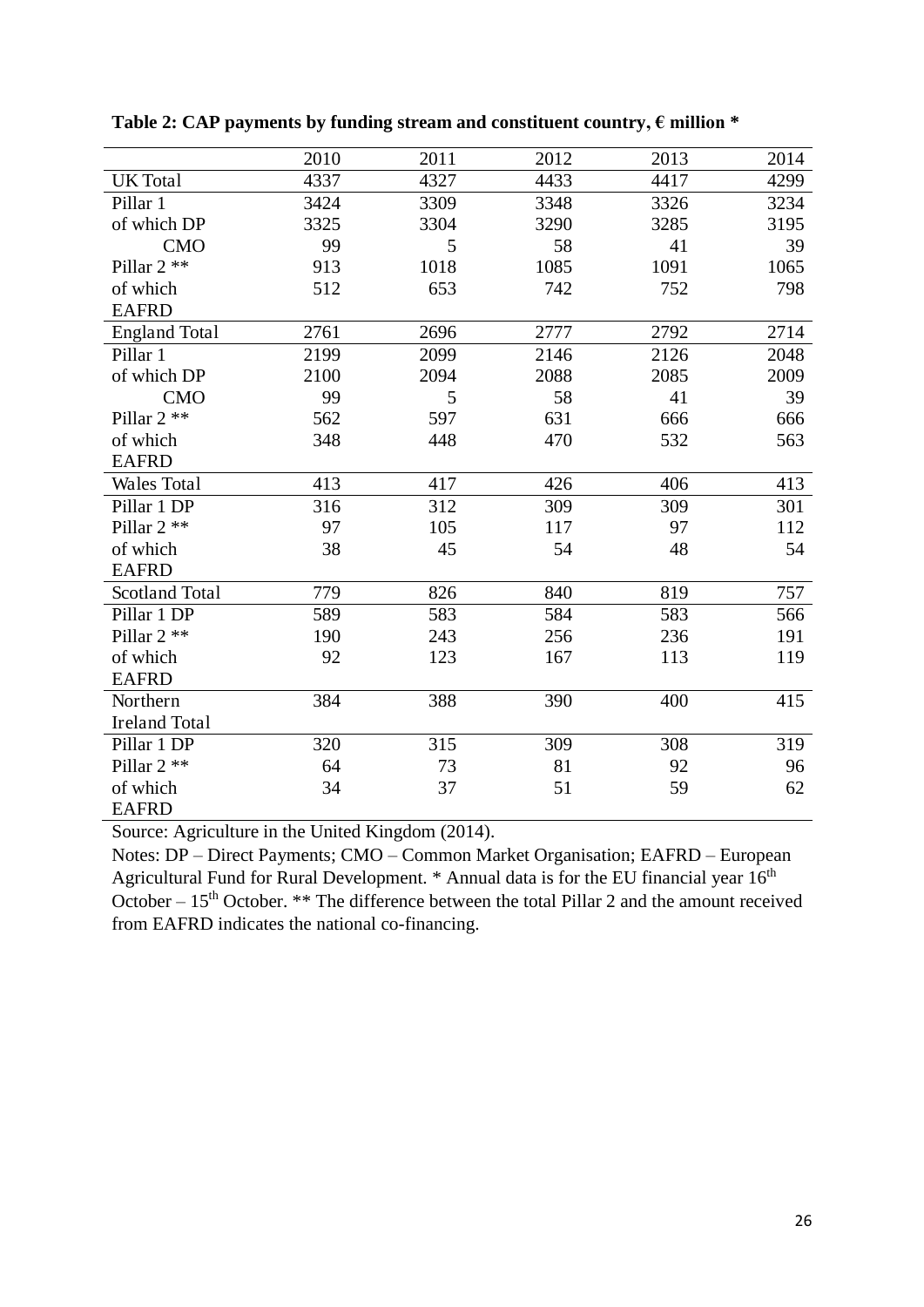| Variable          | Definition                                        | Mean $(S.D.)$ |
|-------------------|---------------------------------------------------|---------------|
| Employment        | Number of full-time equivalent firm workers, log  | 3.07(1.50)    |
| Market demand     | Annual 2-digit SIC by TTWA aggregated             | 13.83(3.41)   |
|                   | demand in thousands GBP, log                      |               |
| Demand variance   | Firm revenue deviation from 2-digit SIC           | 0.99(2.11)    |
|                   | geometric mean                                    |               |
| Cost per employee | Annual firm wage bill per FTE worker in           | 2.99(1.24)    |
|                   | thousands GBP, log                                |               |
| Firm size         | Value of firm total assets in thousands GBP, log  | 7.18(2.60)    |
| Firm age          | Firm age in years                                 | 17.98 (17.93) |
| Total subsidy     | Value of total CAP subsidies (Pillars 1 and 2) at | 8.78 (1.79)   |
|                   | 4-digit postcode district in thousands GBP, log   |               |
| CMO share         | Share of common market organisation (CMO)         | 0.04(0.11)    |
|                   | subsidy, Pillar 1                                 |               |
| DP share          | Share of direct payments (DP) aka SFP, Pillar 1   | 0.67(0.41)    |
| Pillar 1 share    | Share of Pillar 1 (CMO+DP)                        | 0.71(0.39)    |
| Pillar 2share     | Share of rural development payments (RD)          | 0.29(0.39)    |
| Manufacturing     | Dummy for aggregate manufacturing industries      | 0.12(0.33)    |
| Construction      | Dummy for construction and utilities industries   | 0.09(0.28)    |
| <b>Services</b>   | Dummy for aggregate service industries            | 0.79(0.41)    |
| Rural area        | Dummy for rural areas according to the DEFRA      | 0.17(0.38)    |
|                   | (wider) definition of rurality                    |               |
| Ag. supply chain  | Dummy for 4-digit SIC industries comprising       | 0.02(0.12)    |
|                   | the agricultural supply chain                     |               |

**Table 3 Definition of variables and summary statistics** 

Notes: Total number of observations: 190,348 for 2008, 2010, 2012 and 2014.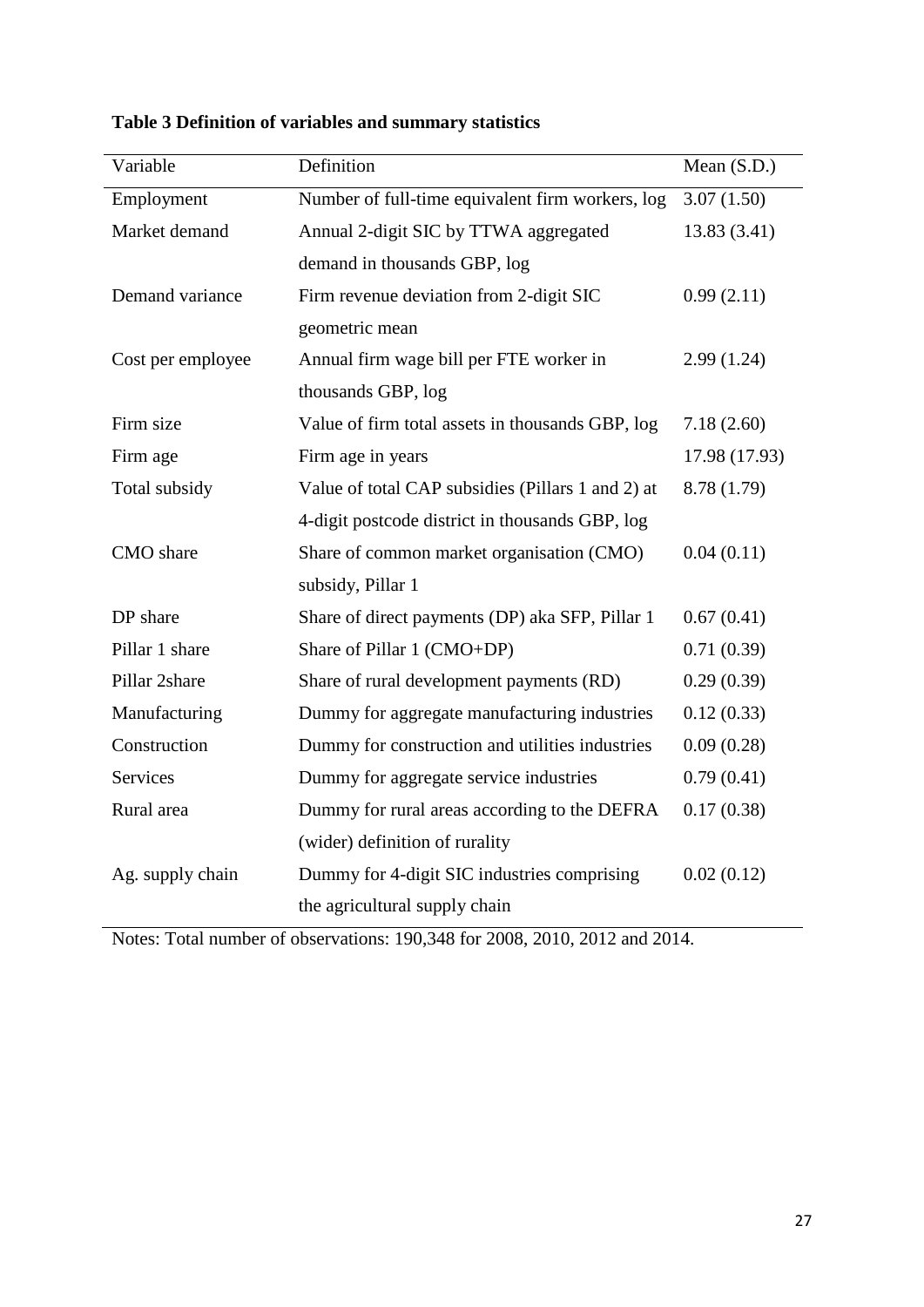| Variable               | Rural mean (S.D.) | Urban mean (S.D.) |
|------------------------|-------------------|-------------------|
| Employment             | 3.09(1.55)        | 3.06(1.49)        |
| Employment growth      | 0.01(0.20)        | 0.01(0.23)        |
| Market demand          | 11.84(3.40)       | 14.24(3.26)       |
| Demand variance        | 0.81(2.06)        | 1.03(2.12)        |
| Cost per employee      | 2.82(1.21)        | 3.03(1.24)        |
| Firm size              | 7.12(2.61)        | 7.19(2.59)        |
| Firm age               | 18.65 (17.97)     | 17.85 (17.92)     |
| Total subsidy          | 9.08(1.79)        | 8.71 (1.78)       |
| CMO share              | 0.02(0.09)        | 0.04(0.12)        |
| DP share               | 0.76(0.34)        | 0.66(0.42)        |
| Pillar 1 share         | 0.78(0.33)        | 0.70(0.40)        |
| RD share               | 0.22(0.33)        | 0.30(0.40)        |
| Manufacturing          | 0.16(0.36)        | 0.12(0.32)        |
| Construction           | 0.10(0.30)        | 0.08(0.28)        |
| Services               | 0.74(0.44)        | 0.80(0.40)        |
| Ag. supply chain       | 0.03(0.17)        | 0.01(0.11)        |
| Number of observations | 32,788            | 157,560           |

**Table 4 Summary statistics for rural and urban samples of SMEs**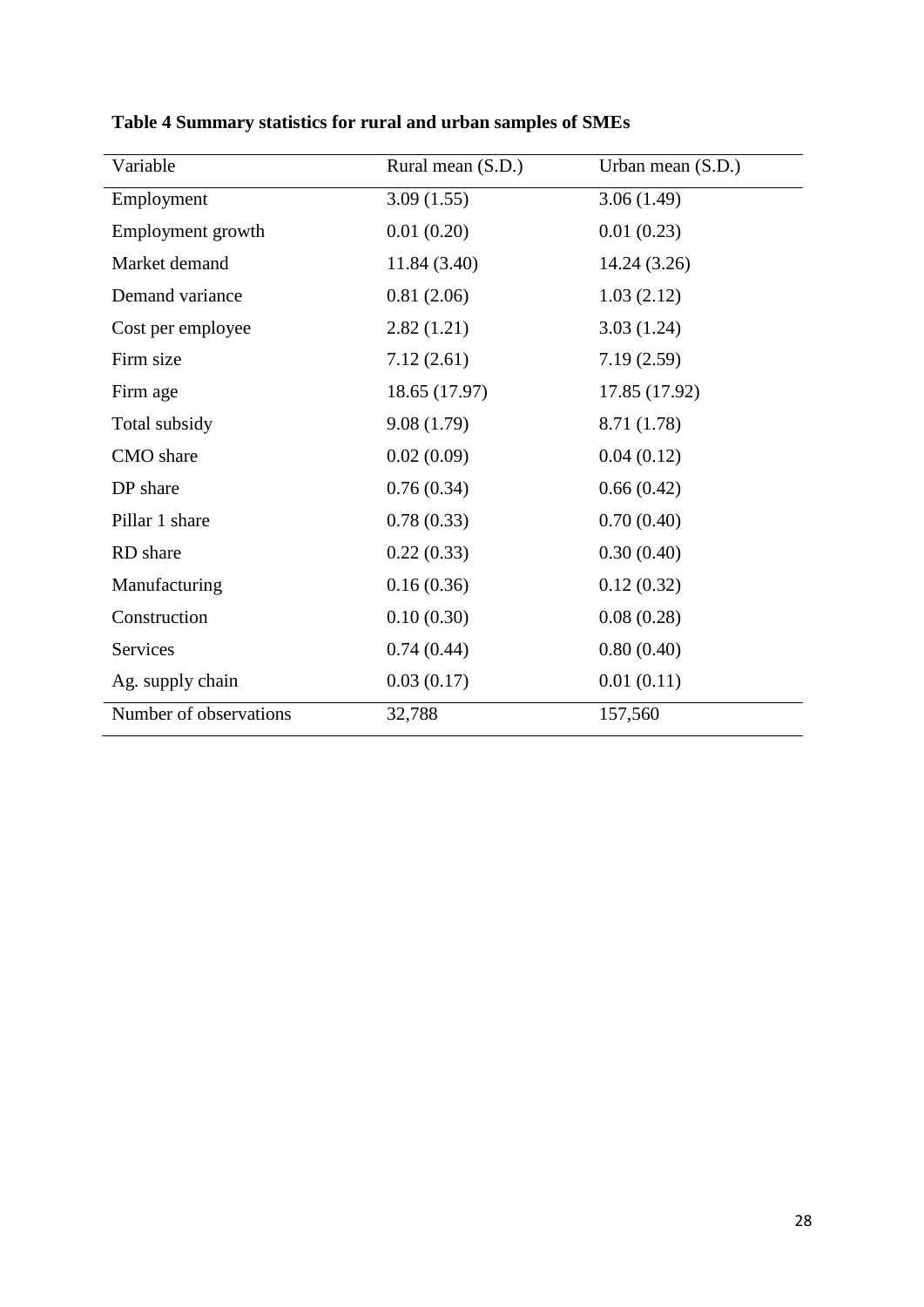| Dependent variable           | Log of employment, ln(empl) |             |             |  |
|------------------------------|-----------------------------|-------------|-------------|--|
| <b>Explanatory variables</b> | (1)                         | (2)         | (3)         |  |
| <b>Total subsidy</b>         | $0.014**$                   |             |             |  |
|                              | (0.002)                     |             |             |  |
| <b>Total subsidy</b>         |                             |             | $0.018**$   |  |
| (instrumented)               |                             |             | (0.004)     |  |
| Pillar 1 share               | $0.023**$                   |             | $0.024$ **  |  |
|                              | (0.006)                     |             | (0.006)     |  |
| Pillar 1 subsidy             |                             | $0.009**$   |             |  |
|                              |                             | (0.001)     |             |  |
| Pillar 2 subsidy             |                             | $0.005**$   |             |  |
|                              |                             | (0.001)     |             |  |
| Market demand                | $0.105**$                   | $0.105**$   | $0.105**$   |  |
|                              | (0.007)                     | (0.007)     | (0.007)     |  |
| Demand variance              | $-0.183$ **                 | $-0.183**$  | $-0.184$ ** |  |
|                              | (0.032)                     | (0.033)     | (0.033)     |  |
| Cost per employee            | $-0.226$ **                 | $-0.228$ ** | $-0.221$ ** |  |
|                              | (0.085)                     | (0.088)     | (0.090)     |  |
| Firm size                    | $0.088**$                   | $0.087**$   | $0.087**$   |  |
|                              | (0.014)                     | (0.014)     | (0.015)     |  |
| Firm age                     | $0.017**$                   | $0.017**$   | $0.017**$   |  |
|                              | (0.002)                     | (0.002)     | (0.002)     |  |
| Rural area                   | $0.114$ **                  | $0.111**$   | $0.110**$   |  |
|                              | (0.014)                     | (0.013)     | (0.014)     |  |
| Ag. supply chain             | $0.248**$                   | $0.248**$   | $0.248**$   |  |
|                              | (0.067)                     | (0.067)     | (0.067)     |  |
| 2010                         | $-0.111**$                  | $-0.110**$  | $-0.110**$  |  |
|                              | (0.007)                     | (0.008)     | (0.007)     |  |
| 2012                         | $-0.151$ **                 | $-0.154$ ** | $-0.164$ ** |  |
|                              | (0.010)                     | (0.009)     | (0.009)     |  |
| 2014                         | $-0.171$ **                 | $-0.170**$  | $-0.169$ ** |  |
|                              | (0.012)                     | (0.012)     | (0.012)     |  |
| Number of                    | 190,348                     | 190,348     | 190,348     |  |
| observations                 |                             |             |             |  |
| Number of                    | 45                          | 45          | 45          |  |
| instruments                  |                             |             |             |  |
| $AR(1)$ , p-value            | 0.01                        | 0.01        | 0.02        |  |
| $AR(2)$ , p-value            | 0.63                        | 0.52        | 0.43        |  |
| Hansen J, p-value            | 0.36                        | 0.30        | 0.28        |  |

**Table 5 Regression results for the full SMEs sample, static specifications** 

Notes: Robust standard errors are reported in parentheses; level of significance \*\* 1%, \* 5%. A set of 1-digit SIC industry dummies with reference category food processing is included in all regressions.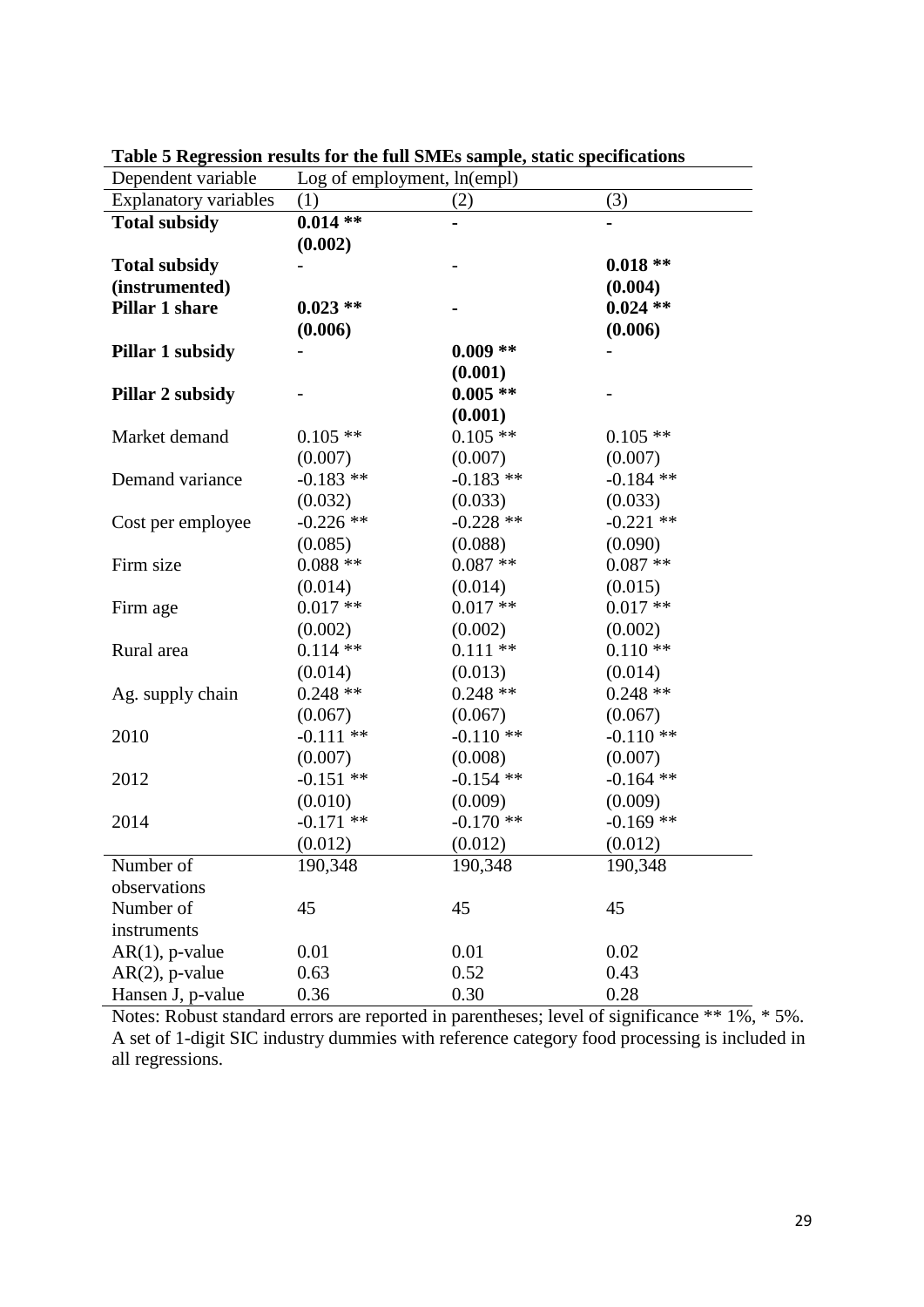| Dependent variable           | Log of employment, ln(empl) |             |             |  |
|------------------------------|-----------------------------|-------------|-------------|--|
| <b>Explanatory variables</b> | (1)                         | (2)         | (3)         |  |
| Lagged ln(empl)              | $0.350**$                   | $0.351**$   | $0.350**$   |  |
|                              | (0.013)                     | (0.013)     | (0.013)     |  |
| <b>Total subsidy</b>         | $0.009**$                   |             |             |  |
|                              | (0.001)                     |             |             |  |
| <b>Total subsidy</b>         |                             |             | $0.012**$   |  |
| (instrumented)               |                             |             | (0.002)     |  |
| Pillar 1 share               | $0.020**$                   |             | $0.022**$   |  |
|                              | (0.003)                     |             | (0.003)     |  |
| Pillar 1 subsidy             |                             | $0.006**$   |             |  |
|                              |                             | (0.000)     |             |  |
| <b>Pillar 2 subsidy</b>      |                             | $0.003**$   |             |  |
|                              |                             | (0.000)     |             |  |
| Market demand                | $0.084$ **                  | $0.085**$   | $0.085**$   |  |
|                              | (0.006)                     | (0.007)     | (0.006)     |  |
| Demand variance              | $-0.277**$                  | $-0.281$ ** | $-0.289**$  |  |
|                              | (0.017)                     | (0.018)     | (0.017)     |  |
| Cost per employee            | $-0.180**$                  | $-0.180**$  | $-0.179$ ** |  |
|                              | (0.051)                     | (0.050)     | (0.050)     |  |
| Firm size                    | $0.216**$                   | $0.215**$   | $0.217**$   |  |
|                              | (0.026)                     | (0.027)     | (0.027)     |  |
| Firm age                     | $0.019**$                   | $0.019**$   | $0.018**$   |  |
|                              | (0.005)                     | (0.005)     | (0.005)     |  |
| Rural area                   | $0.051**$                   | $0.050**$   | $0.048**$   |  |
|                              | (0.011)                     | (0.012)     | (0.012)     |  |
| Ag. supply chain             | 0.031                       | 0.029       | 0.028       |  |
|                              | (0.017)                     | (0.017)     | (0.016)     |  |
| 2010                         | $-0.069$ **                 | $-0.068**$  | $-0.068$ ** |  |
|                              | (0.006)                     | (0.006)     | (0.006)     |  |
| 2012                         | $-0.068$ **                 | $-0.074$ ** | $-0.076$ ** |  |
|                              | (0.012)                     | (0.011)     | (0.012)     |  |
| 2014                         | $-0.076$ **                 | $-0.074$ ** | $-0.074$ ** |  |
|                              | (0.013)                     | (0.013)     | (0.013)     |  |
| Number of                    | 174,731                     | 174,731     | 174,731     |  |
| observations                 |                             |             |             |  |
| Number of                    | 48                          | 48          | 48          |  |
| instruments                  |                             |             |             |  |
| $AR(1)$ , p-value            | 0.00                        | 0.00        | 0.00        |  |
| $AR(2)$ , p-value            | 0.15                        | 0.14        | 0.13        |  |
| Hansen J, p-value            | 0.45                        | 0.46        | 0.45        |  |

**Table 6 Regression results for the full SMEs sample, dynamic specifications** 

Notes: Robust standard errors are reported in parentheses; level of significance \*\* 1%, \* 5%. A set of 1-digit SIC industry dummies with reference category food processing is included in all regressions.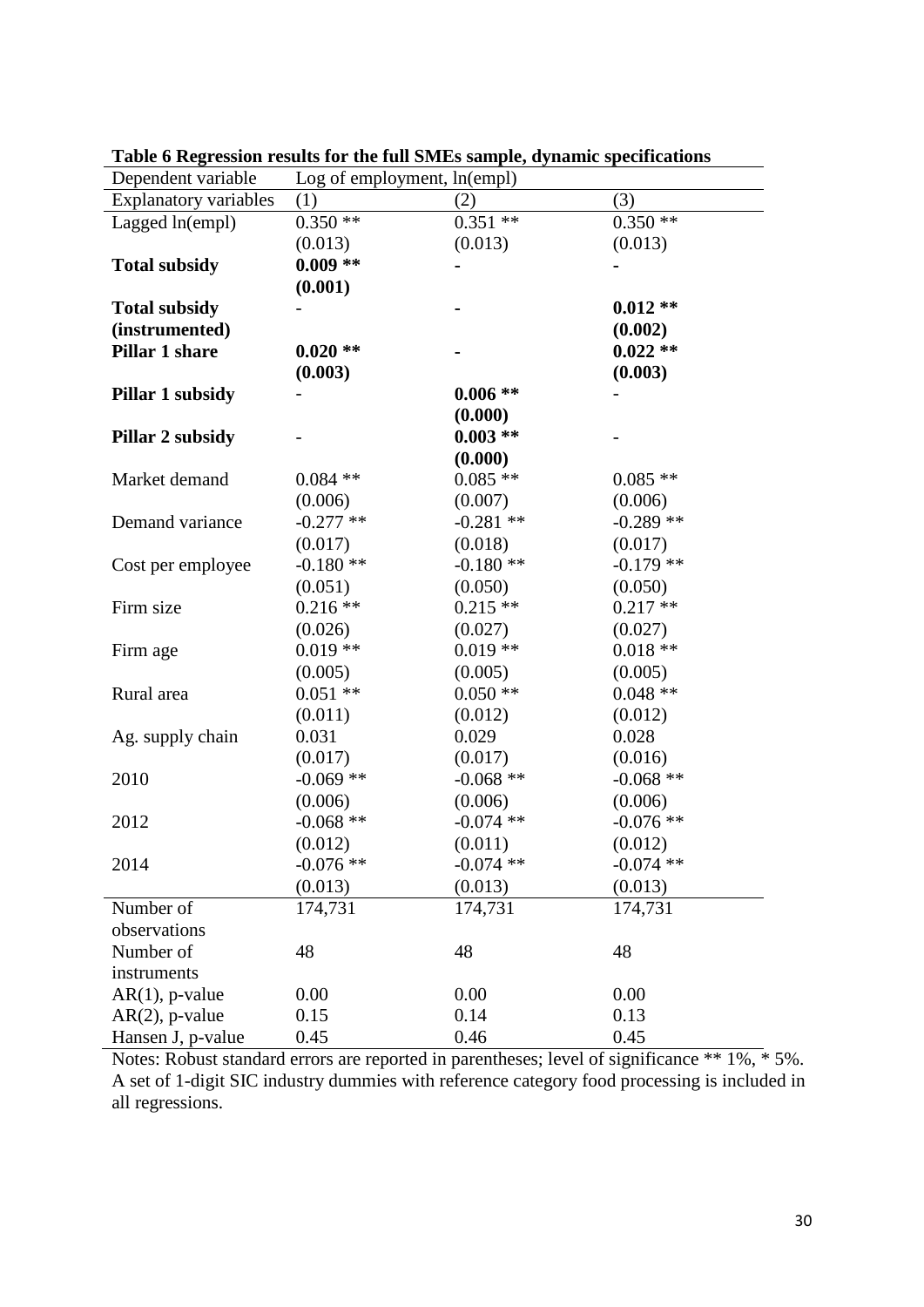| Dependent variable           | Log of employment, ln(empl) |             |             |             |  |
|------------------------------|-----------------------------|-------------|-------------|-------------|--|
| <b>Explanatory variables</b> | (1)                         | (2)         | (3)         | (4)         |  |
| Lagged ln(empl)              |                             |             | $0.348**$   | $0.344**$   |  |
|                              |                             |             | (0.014)     | (0.014)     |  |
| Pillar 1 subsidy             | $0.007**$                   | $0.006**$   | $0.005**$   | $0.004**$   |  |
|                              | (0.002)                     | (0.002)     | (0.001)     | (0.001)     |  |
| Pillar 2 subsidy             | $0.003**$                   | $0.003**$   | $0.002**$   | $0.002**$   |  |
|                              | (0.001)                     | (0.001)     | (0.001)     | (0.001)     |  |
| Pillar 1 subsidy             | $0.010**$                   |             | $0.007**$   |             |  |
| <i><b>*Rural area</b></i>    | (0.002)                     |             | (0.002)     |             |  |
| Pillar 2 subsidy             | $0.012**$                   |             | $0.008**$   |             |  |
| <i><b>*Rural area</b></i>    | (0.003)                     |             | (0.002)     |             |  |
| Pillar 1 subsidy *           |                             | $0.167**$   |             | $0.109**$   |  |
| Ag. supply chain             |                             | (0.009)     |             | (0.007)     |  |
| Pillar 2 subsidy *           |                             | $0.145**$   |             | $0.096**$   |  |
| Ag. supply chain             |                             | (0.010)     |             | (0.009)     |  |
| Market demand                | $0.113**$                   | $0.106**$   | $0.092**$   | $0.086**$   |  |
|                              | (0.012)                     | (0.008)     | (0.008)     | (0.006)     |  |
| Demand variance              | $-0.206$ **                 | $-0.177$ ** | $-0.318**$  | $-0.268$ ** |  |
|                              | (0.037)                     | (0.031)     | (0.020)     | (0.018)     |  |
| Cost per employee            | $-0.165$ **                 | $-0.181$ ** | $-0.194$ ** | $-0.197**$  |  |
|                              | (0.054)                     | (0.053)     | (0.051)     | (0.052)     |  |
| Firm size                    | $0.070**$                   | $0.065**$   | $0.230**$   | $0.214**$   |  |
|                              | (0.022)                     | (0.015)     | (0.034)     | (0.030)     |  |
| Firm age                     | $0.014**$                   | $0.018**$   | $0.011**$   | $0.013**$   |  |
|                              | (0.003)                     | (0.002)     | (0.002)     | (0.001)     |  |
| Rural area                   | 0.112                       | $0.112**$   | 0.129       | $0.073**$   |  |
|                              | (0.083)                     | (0.014)     | (0.109)     | (0.014)     |  |
| Ag. supply chain             | $0.213**$                   | 0.169       | $0.247**$   | $0.069 *$   |  |
|                              | (0.070)                     | (0.130)     | (0.031)     | (0.033)     |  |
| 2010                         | $-0.102**$                  | $-0.109$ ** | $-0.066$ ** | $-0.070$ ** |  |
|                              | (0.007)                     | (0.009)     | (0.006)     | (0.006)     |  |
| 2012                         | $-0.118**$                  | $-0.120$ ** | $-0.076$ ** | $-0.077**$  |  |
|                              | (0.006)                     | (0.008)     | (0.010)     | (0.011)     |  |
| 2014                         | $-0.110**$                  | $-0.116$ ** | $-0.074$ ** | $-0.074$ ** |  |
|                              | (0.010)                     | (0.012)     | (0.014)     | (0.014)     |  |
| Number of                    | 190,348                     | 190,348     | 174,731     | 174,731     |  |
| observations                 |                             |             |             |             |  |
| Number of                    | 45                          | 45          | 48          | 48          |  |
| instruments                  |                             |             |             |             |  |
| $AR(1)$ , p-value            | 0.01                        | 0.00        | 0.00        | 0.00        |  |
| $AR(2)$ , p-value            | 0.43                        | 0.64        | 0.20        | 0.36        |  |
| Hansen J, p-value            | 0.37                        | 0.42        | 0.46        | 0.49        |  |

|  |  |  | Table 7 Regression results for the full SMEs sample, cross effects |
|--|--|--|--------------------------------------------------------------------|
|  |  |  |                                                                    |

Notes: Robust standard errors are reported in parentheses; level of significance \*\* 1%, \* 5%. A set of 1-digit SIC industry dummies with reference category food processing is included in all regressions.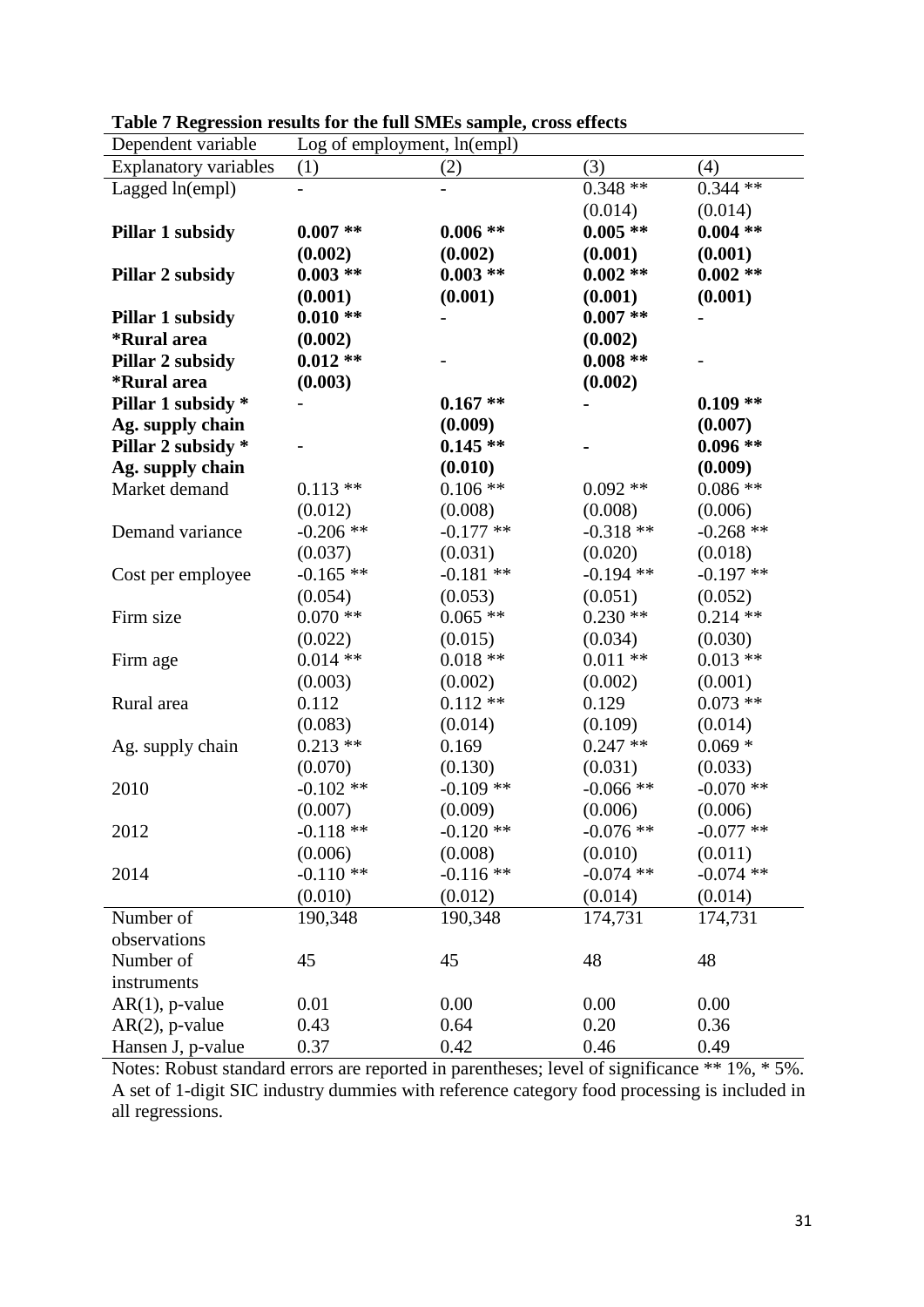

**Figure 1 Geographic distribution of firms in the UK**